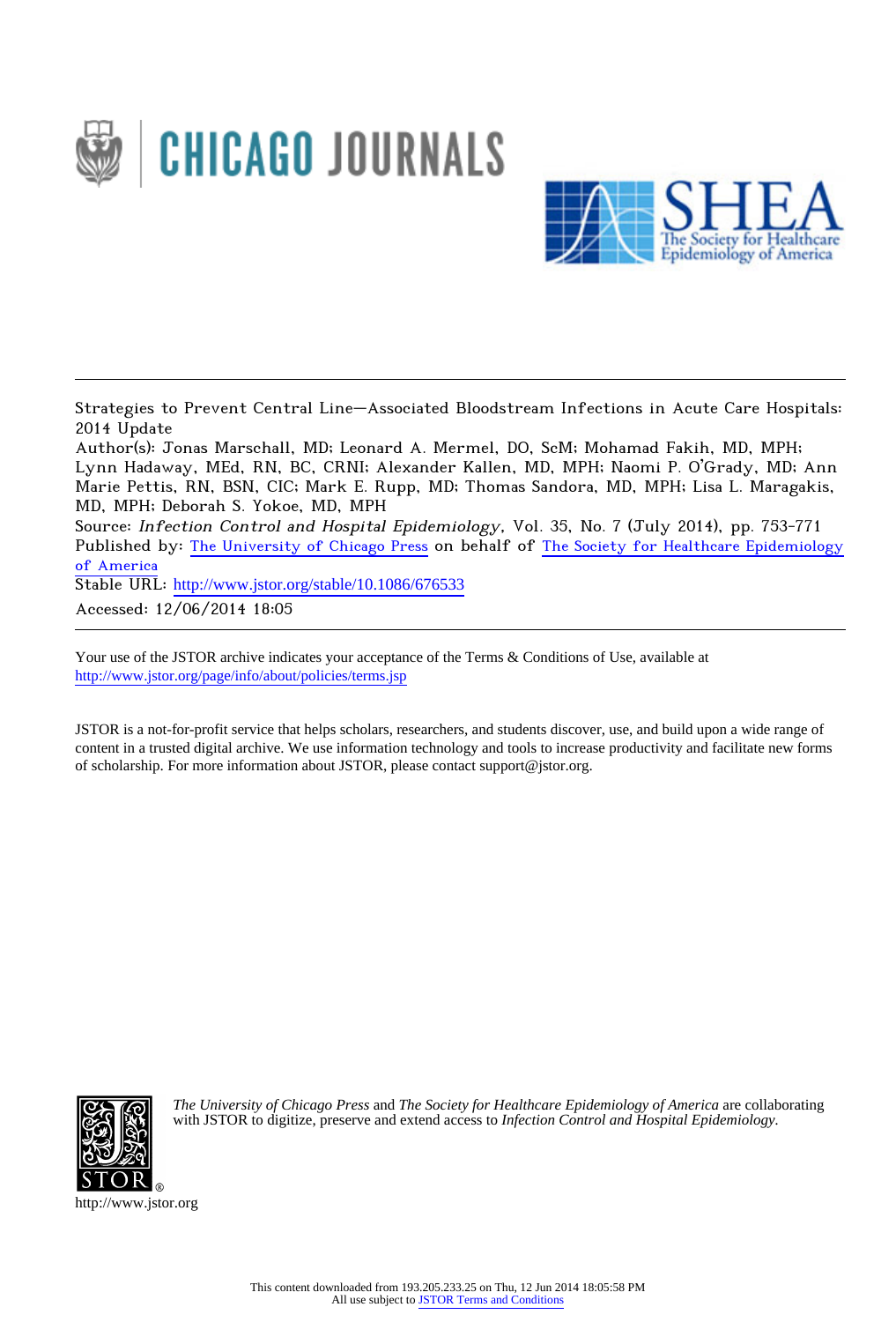# **Strategies to Prevent Central Line–Associated Bloodstream Infections in Acute Care Hospitals: 2014 Update**

Jonas Marschall, MD;<sup>1,2,a</sup> Leonard A. Mermel, DO, ScM;<sup>3,a</sup> Mohamad Fakih, MD, MPH;<sup>4</sup> Lynn Hadaway, MEd, RN, BC, CRNI;<sup>5</sup> Alexander Kallen, MD, MPH;<sup>6</sup> Naomi P. O'Grady, MD;<sup>7</sup> Ann Marie Pettis, RN, BSN, CIC;<sup>8</sup> Mark E. Rupp, MD;<sup>9</sup> Thomas Sandora, MD, MPH;<sup>10</sup> Lisa L. Maragakis, MD, MPH;<sup>11</sup> Deborah S. Yokoe, MD, MPH<sup>12</sup>

#### purpose

Previously published guidelines are available that provide comprehensive recommendations for detecting and preventing healthcare-associated infections (HAIs). The intent of this document is to highlight practical recommendations in a concise format designed to assist acute care hospitals in implementing and prioritizing their central line–associated bloodstream infection (CLABSI) prevention efforts. This document updates "Strategies to Prevent Central Line–Associated Bloodstream Infections in Acute Care Hospitals,"1 published in 2008. This expert guidance document is sponsored by the Society for Healthcare Epidemiology of America (SHEA) and is the product of a collaborative effort led by SHEA, the Infectious Diseases Society of America (IDSA), the American Hospital Association (AHA), the Association for Professionals in Infection Control and Epidemiology (APIC), and The Joint Commission, with major contributions from representatives of a number of organizations and societies with content expertise. The list of endorsing and supporting organizations is presented in the introduction to the 2014 updates.<sup>2</sup>

# section 1: rationale and statements of concern

I. Patients at risk for CLABSIs in acute care facilities

A. Intensive care unit (ICU) population: the risk of CLABSI in ICU patients is high. Reasons for this include the frequent insertion of multiple catheters, the use of specific types of catheters that are almost exclusively inserted

in ICU patients and associated with substantial risk (eg, pulmonary artery catheters with catheter introducers), and the fact that catheters are frequently placed in emergency circumstances, repeatedly accessed each day, and often needed for extended periods of time.<sup>3,4</sup>

- B. Non-ICU population: although the primary focus of attention over the last 2 decades has been the ICU setting, the majority of CLABSIs occur in hospital units outside the ICU or in outpatients.<sup>5-10</sup>
- C. Infection prevention and control efforts should include other vulnerable populations, such as patients receiving hemodialysis through catheters,<sup>11</sup> intraoperative patients, $12$  and oncology patients.
- D. Besides central venous catheters (CVCs), peripheral arterial catheters also carry a risk of infection.<sup>3</sup>
- II. Outcomes associated with hospital-acquired CLABSI
	- A. Increased length of hospital stay.<sup>13-17</sup>
	- B. Increased cost (the non-inflation-adjusted attributable cost of CLABSIs has been found to vary from \$3,700 to \$39,000 per episode<sup>14,17-19</sup>).
- III. Independent risk factors for CLABSI (in at least 2 published studies) $20-25$ 
	- A. Factors associated with increased risk.
		- 1. Prolonged hospitalization before catheterization
		- 2. Prolonged duration of catheterization
		- 3. Heavy microbial colonization at the insertion site
		- 4. Heavy microbial colonization of the catheter hub
		- 5. Internal jugular catheterization
		- 6. Femoral catheterization in adults

Affiliations: 1. Washington University School of Medicine, St. Louis, Missouri; 2. Bern University Hospital and University of Bern, Bern, Switzerland; 3. Warren Alpert Medical School of Brown University and Rhode Island Hospital, Providence, Rhode Island; 4. St. John Hospital and Medical Center and Wayne State University School of Medicine, Detroit, Michigan; 5. Lynn Hadaway Associates, Inc., Milner, Georgia; 6. Centers for Disease Control and Prevention, Atlanta, Georgia; 7. National Institutes of Health, Bethesda, Maryland; 8. University of Rochester Medical Center, Rochester, New York; 9. University of Nebraska Medical Center, Omaha, Nebraska; 10. Boston Children's Hospital and Harvard Medical School, Boston, Massachusetts; 11. Johns Hopkins University School of Medicine, Baltimore, Maryland; 12. Brigham and Women's Hospital and Harvard Medical School, Boston, Massachusetts; a. These authors contributed equally to this article.

Received March 12, 2014; accepted March 13, 2014; electronically published June 9, 2014.

*Infect Control Hosp Epidemiol* 2014;35(7):753-771

<sup>-</sup> 2014 by The Society for Healthcare Epidemiology of America. All rights reserved. 0899-823X/2014/3507-0001\$15.00. DOI: 10.1086/676533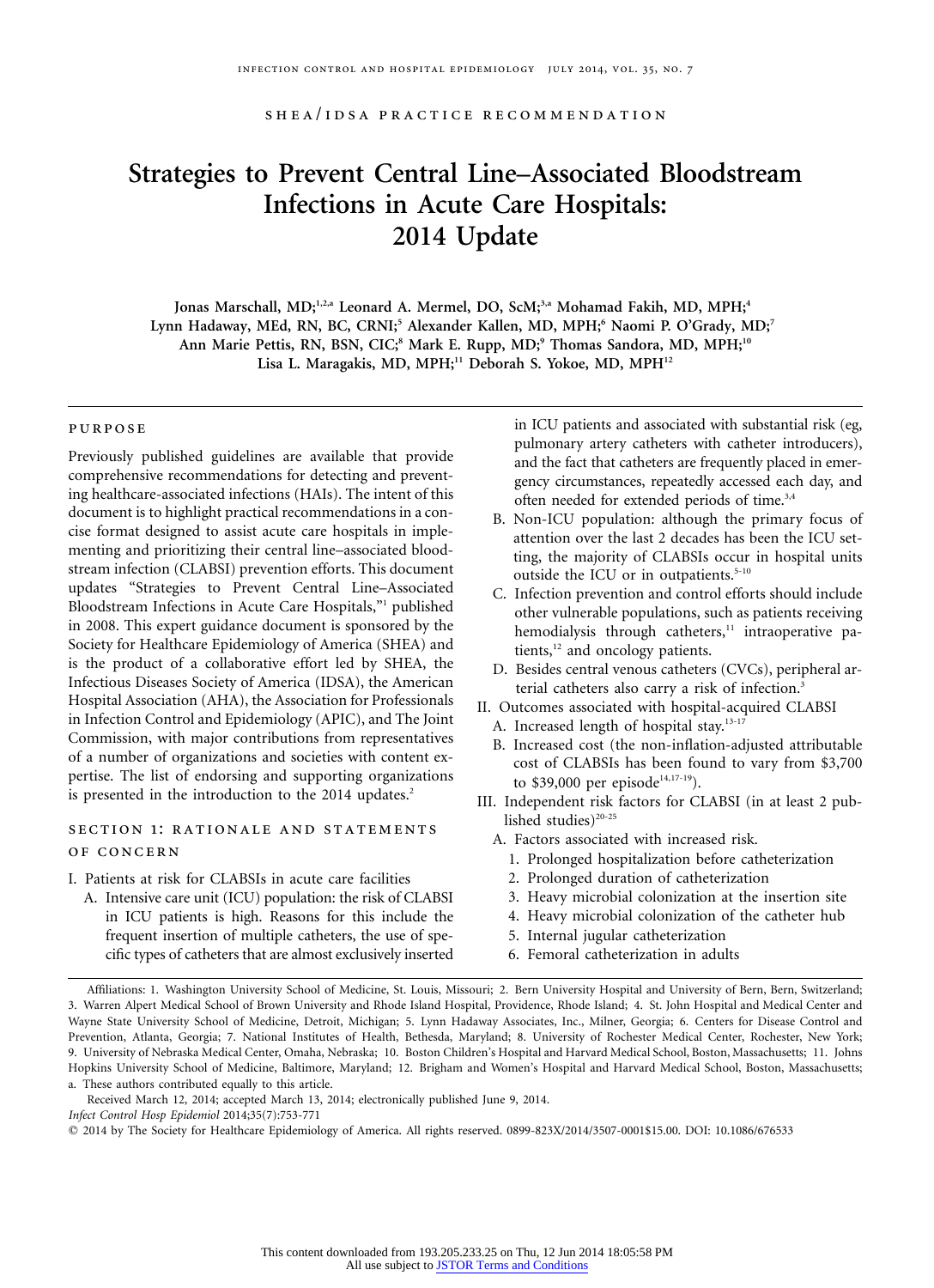- 7. Neutropenia
- 8. Prematurity (ie, early gestational age)
- 9. Reduced nurse-to-patient ratio in the  $ICU<sup>26,27</sup>$
- 10. Total parenteral nutrition
- 11. Substandard catheter care (eg, excessive manipulation of the catheter)
- 12. Transfusion of blood products (in children)
- B. Factors associated with reduced risk.
	- 1. Female sex
	- 2. Antibiotic administration<sup>22,28</sup>
	- 3. Minocycline-rifampin-impregnated catheters $29,30$

# section 2: background—strategies TO DETECT CLABSI

I. Surveillance protocol and definition of CLABSIs

- A. Use consistent surveillance methods and definitions to allow comparison to benchmark data.
- B. Refer to the *National Healthcare Safety Network (NHSN) Manual: Patient Safety Component Protocol* for information on the appropriate surveillance methodology, including information about blood specimen collection, and for surveillance definitions of CLABSIs. The relevant sections of the manual are "Identifying Healthcare-Associated Infections (HAI) in NHSN," "Device-Associated Module: Methodology," and "Device-Associated Module: Central Line–Associated Bloodstream Infection (CLABSI) Event."31
	- 1. Recent data suggest that interrater reliability using NHSN definitions is lower than expected.<sup>32-34</sup> This may also affect the reliability of public reporting. Additionally, the NHSN surveillance definition for CLABSI is different from the clinical definition for catheterrelated bloodstream infection.35

## section 3: background—strategies to prevent clabsi

- I. Existing guidelines and recommendations
	- A. Several governmental, public health, and professional organizations have published evidence-based guidelines and/or implementation aids regarding the prevention of CLABSI, including the following:
		- 1. The Healthcare Infection Control Practices Advisory Committee (HICPAC), Centers for Disease Control and Prevention<sup>36,37</sup>
		- 2. The Institute for Healthcare Improvement<sup>38</sup>
		- 3. The Agency for Healthcare Research and Quality<sup>39</sup>
		- 4. The American Pediatric Surgical Association Outcomes and Clinical Trials Committee<sup>40</sup>
		- 5. The Joint Commission<sup>41</sup>
		- 6.  $APIC<sup>42</sup>$
		- 7. The Infusion Nurses Society<sup>43</sup>
	- B. The recommendations in this document focus on CVCs unless noted otherwise. These recommendations
- 1. Are not stratified on the basis of catheter type (eg, tunneled, implanted, cuffed, noncuffed catheter, and dialysis catheter) and
- 2. May not be applicable for prevention of bloodstream infections with other intravascular devices.
- II. Infrastructure requirements include the following:
	- A. An adequately staffed infection prevention and control program responsible for identifying patients who meet the surveillance definition for CLABSI.
	- B. Information technology to collect and calculate catheter-days as a denominator when computing rates of CLABSI and patient-days to allow calculation of CVC utilization. Catheter-days from information systems should be validated against a manual method, with a margin of error no greater than  $\pm$  5%.
	- C. Resources to provide appropriate education and training.
	- D. Adequate laboratory support for timely processing of specimens and reporting of results.

# section 4: recommended strategies for clabsi prevention

Recommendations are categorized as either (1) basic practices that should be adopted by all acute care hospitals or (2) special approaches that can be considered for use in locations and/or populations within hospitals when CLABSIs are not controlled by use of basic practices. Basic practices include recommendations where the potential to impact CLABSI risk clearly outweighs the potential for undesirable effects. Special approaches include recommendations where the intervention is likely to reduce CLABSI risk but where there is concern about the risks for undesirable outcomes, where the quality of evidence is low, or where evidence supports the impact of the intervention in select settings (eg, during outbreaks) or for select patient populations. Hospitals can prioritize their efforts by initially focusing on implementing the prevention approaches listed as basic practices. If CLABSI surveillance or other risk assessments suggest that there are ongoing opportunities for improvement, hospitals should then consider adopting some or all of the prevention approaches listed as special approaches. These can be implemented in specific locations or patient populations or can be implemented hospital-wide, depending on outcome data, risk assessment, and/or local requirements. Each infection prevention recommendation is given a quality-of-evidence grade (see Table 1).

Note that some of the following measures have been combined into a "prevention bundle" that focuses on catheter insertion (eg, measures B.2, B.3, B.6, B.7, and C.3). $44-46$  Numerous studies have documented that use of such bundles is effective, sustainable, and cost-effective in both adults and children.47-50 Bundles are most likely to be successful if implemented in a previously established patient safety culture, and their success depends on adherence to individual mea-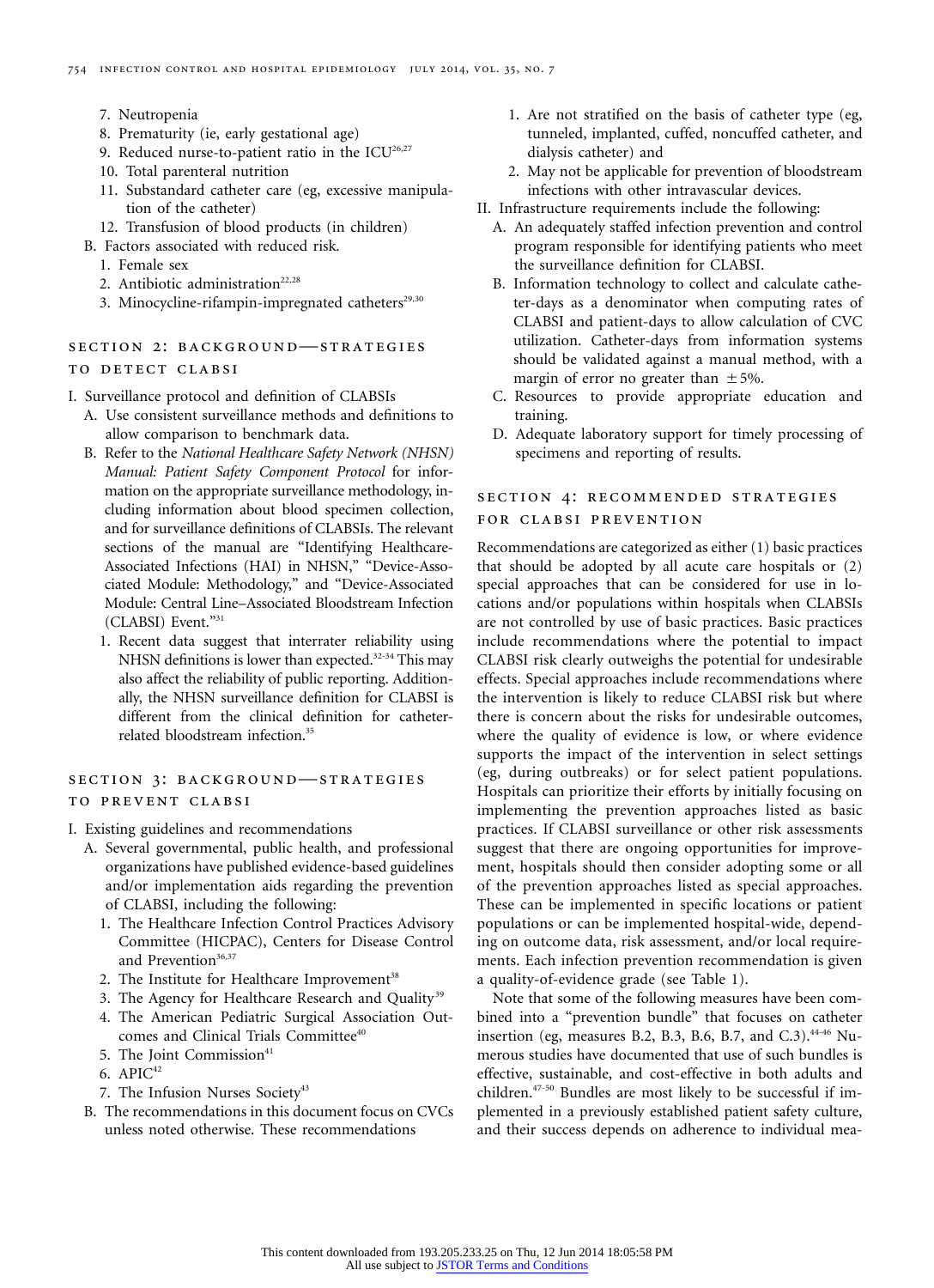| Grade        | Definition                                                                                                                                                                                                                                                                                                                                                                                   |
|--------------|----------------------------------------------------------------------------------------------------------------------------------------------------------------------------------------------------------------------------------------------------------------------------------------------------------------------------------------------------------------------------------------------|
| I. High      | Highly confident that the true effect lies close to that of the estimated size and direction of the<br>effect. Evidence is rated as high quality when there is a wide range of studies with no major<br>limitations, there is little variation between studies, and the summary estimate has a narrow<br>confidence interval.                                                                |
| II. Moderate | The true effect is likely to be close to the estimated size and direction of the effect, but there is<br>a possibility that it is substantially different. Evidence is rated as moderate quality when there<br>are only a few studies and some have limitations but not major flaws, there is some variation<br>between studies, or the confidence interval of the summary estimate is wide. |
| III. Low     | The true effect may be substantially different from the estimated size and direction of the effect.<br>Evidence is rated as low quality when supporting studies have major flaws, there is important<br>variation between studies, the confidence interval of the summary estimate is very wide, or<br>there are no rigorous studies, only expert consensus.                                 |

TABLE 1. Grading of the Quality of Evidence

NOTE. Based on Grades of Recommendation, Assessment, Development, and Evaluation (GRADE)<sup>257</sup> and the Canadian Task Force on Preventive Health Care.<sup>258</sup>

sures.<sup>51</sup> However, recent data suggest that not all components of bundles may be necessary to achieve an effect on CLABSI rates.<sup>52</sup> After catheter insertion, maintenance bundles have been proposed to ensure optimal catheter care.<sup>53</sup> More data are needed to determine which components of the maintenance bundle are essential in reducing risk.<sup>54,55</sup>

- I. Basic practices for preventing and monitoring CLABSI: recommended for all acute care hospitals
	- A. Before insertion
		- 1. Provide easy access to an evidence-based list of indications for CVC use to minimize unnecessary CVC placement (quality of evidence: III).
		- 2. Require education of healthcare personnel involved in insertion, care, and maintenance of CVCs about CLABSI prevention (quality of evidence: II).<sup>56-60</sup>
			- a. Include the indications for catheter use, appropriate insertion and maintenance, the risk of CLABSI, and general infection prevention strategies.
			- b. Ensure that all healthcare personnel involved in catheter insertion and maintenance complete an educational program regarding basic practices to prevent CLABSI before performing these duties.<sup>61,62</sup> Periodic retraining with a competency assessment may be of benefit.<sup>63</sup>
			- c. Ensure that any healthcare professional who inserts a CVC undergoes a credentialing process (as established by the individual healthcare institution) to ensure their competency before independently inserting a CVC.
			- d. Reeducate when an institution changes components of the infusion system that requires a change in practice (eg, when an institution's change of the needleless connector requires a change in nursing practice).
			- e. Consider using simulation training for proper catheter insertion technique.<sup>64-66</sup>
		- 3. Bathe ICU patients over 2 months of age with a chlor-

hexidine preparation on a daily basis (quality of evidence: I).67-70

- a. In long-term acute care hospitals, daily chlorhexidine bathing may also be considered as a preventive measure.<sup>71</sup>
- b. The role of chlorhexidine bathing in non-ICU patients remains to be determined.<sup>72</sup>
- c. The optimal choice of antiseptic agents is unresolved for children under 2 months of age. However, chlorhexidine is widely used in children under 2 months of age.73 A US survey found that in the majority of neonatal ICUs (NICUs) chlorhexidine products are used for catheter insertion in this age group.74 For chlorhexidine gluconate (CHG)–based topical antiseptic products, the Food and Drug Administration recommends "use with care in premature infants or infants under 2 months of age; these products may cause irritation or chemical burns." The American Pediatric Surgical Association recommends CHG use but states that "care should be taken in using chlorhexidine in neonates and premature infants because of increased risk of skin irritation and risk of systemic absorption."40 Concerns in children under 2 months have been noted elsewhere.<sup>75</sup> Cutaneous reactions to CHG have also been reported in extremely-low-birthweight neonates under 48 hours of age;<sup>76</sup> however, in a small pilot trial of neonates under 1,000 g and at least 7 days of age, severe contact dermatitis did not occur, although CHG was cutaneously absorbed.<sup>77</sup> These findings have not been replicated in a recent trial in neonates weighing more than or equal to 1,500  $g<sup>78,79</sup>$  Some institutions have used chlorhexidine-containing sponge dressings for  $CVCs^{79}$  and chlorhexidine for cleaning CVC insertion sites in children in this age group with minimal risk of such reactions.<sup>40</sup> Providers must care-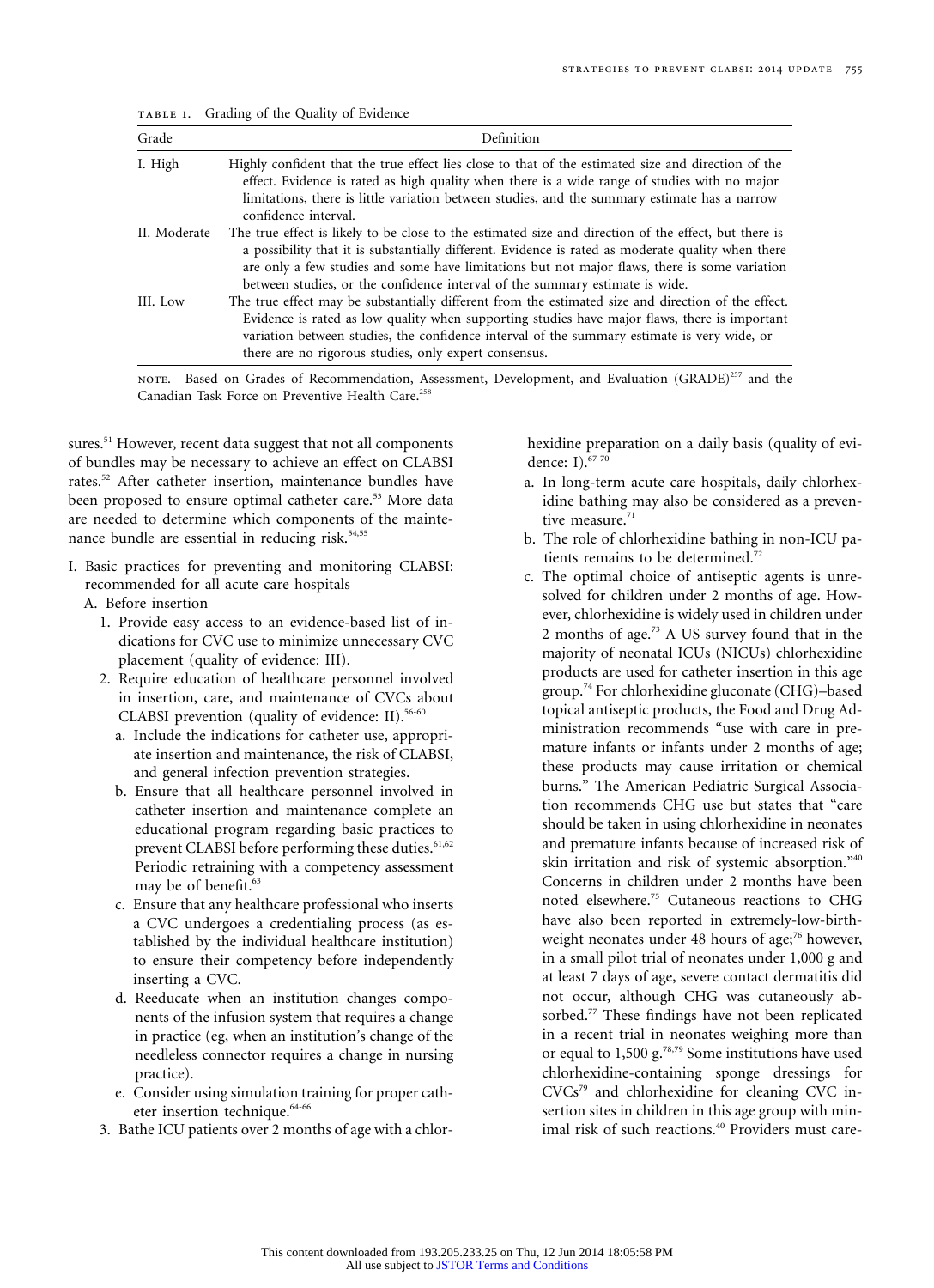fully weigh the potential benefit in preventing CLABSI in children under 2 months and the risks of CHG, recognizing that term and preterm infants may have different risks. Alternative agents, such as povidone-iodine or alcohol, can be used in this age group.<sup>80</sup>

- B. At insertion
	- 1. Have a process in place to ensure adherence to infection prevention practices at the time of CVC insertion in ICU and non-ICU settings, such as a checklist (quality of evidence: II). $45,81,82$ 
		- a. Ensure and document adherence to aseptic technique.
			- *i*. Checklists have been suggested to ensure optimal insertion practices. If used, the documentation should be done by someone other than the inserter.
			- *ii*. Observation of CVC insertion by a nurse, physician, or other healthcare personnel who has received appropriate education (see above) to ensure that aseptic technique is maintained.
			- *iii*. Such healthcare personnel should be empowered to stop the procedure if breaches in aseptic technique are observed.
	- 2. Perform hand hygiene prior to catheter insertion or manipulation (quality of evidence: II). 83-87
		- a. Use an alcohol-based waterless product or antiseptic soap and water.
			- *i*. Use of gloves does not obviate hand hygiene.
	- 3. Avoid using the femoral vein for central venous access in obese adult patients when the catheter is placed under planned and controlled conditions (quality of evidence: I).<sup>28,88-90</sup>
		- a. Additional factors may influence the risk of CLABSI in patients with femoral vein catheters.<sup>91,92</sup>
		- b. Femoral vein catheterization can be done without general anesthesia in children and has not been associated with an increased risk of infection in this population.<sup>93</sup>
		- c. Controversy exists regarding infectious and noninfectious complications associated with different short-term CVC access sites.<sup>89,94</sup> The risk and benefit of different insertion sites must be considered on an individual basis with regard to infectious and noninfectious complications (eg, patients with jugular access may have a higher infection risk if they have a concurrent tracheostomy<sup>95</sup>).
		- d. Do not use peripherally inserted CVCs (PICCs) as a strategy to reduce the risk of CLABSI.
			- *i*. The risk of infection with PICCs in ICU patients approaches that of CVCs placed in the subclavian or internal jugular veins.<sup>96,97</sup>
			- *ii*. The majority of CLABSIs due to PICCs occur in non-ICU settings.<sup>98</sup> The PICC-associated CLABSI risk may be different outside the ICU.
- 4. Use an all-inclusive catheter cart or kit (quality of evidence: II).<sup>45</sup>
	- a. A catheter cart or kit that contains all necessary components for aseptic catheter insertion has to be available and easily accessible in all units where CVCs are inserted.
- 5. Use ultrasound guidance for internal jugular catheter insertion (quality of evidence: II).<sup>99</sup>
	- a. Ultrasound-guided internal jugular vein catheterization reduces the risk of CLABSI and of noninfectious complications of CVC placement.<sup>100</sup>
- 6. Use maximum sterile barrier precautions during CVC insertion (quality of evidence: II). $^{101-107}$ 
	- a. Use maximal sterile barrier precautions.
		- *i*. A mask, cap, sterile gown, and sterile gloves are to be worn by all healthcare personnel involved in the catheter insertion procedure.
		- *ii*. The patient is to be covered with a large ("fullbody") sterile drape during catheter insertion.
	- b. These measures must also be followed when exchanging a catheter over a guidewire.
	- c. A prospective randomized study in surgical patients showed no additional benefit for maximal sterile barrier precautions;<sup>105</sup> nevertheless, most available evidence suggests risk reduction with this intervention.
- 7. Use an alcoholic chlorhexidine antiseptic for skin preparation (quality of evidence: I).<sup>108-111</sup>
	- a. Before catheter insertion, apply an alcoholic chlorhexidine solution containing more than 0.5% CHG to the insertion site. $112$ 
		- *i*. The antiseptic solution must be allowed to dry before making the skin puncture.
- C. After insertion
	- 1. Ensure appropriate nurse-to-patient ratio and limit the use of float nurses in ICUs (quality of evidence: I).26,27,113,114
		- a. Observational studies suggest that there should be a nurse-to-patient ratio of at least 1 to 2 in ICUs where nurses are managing patients with CVCs and that the number of float nurses working in the ICU environment should be minimized.
	- 2. Disinfect catheter hubs, needleless connectors, and injection ports before accessing the catheter (quality of evidence: II).<sup>115-119</sup>
		- a. Before accessing catheter hubs, needleless connectors, or injection ports, vigorously apply mechanical friction with an alcoholic chlorhexidine preparation, 70% alcohol, or povidone-iodine. Alcoholic chlorhexidine may have additional residual activity compared with alcohol for this purpose.<sup>120</sup>
		- b. Apply mechanical friction for no less than 5 seconds to reduce contamination.<sup>121,122</sup> It is unclear whether this duration of disinfection can be generalized to needleless connectors not tested in these studies.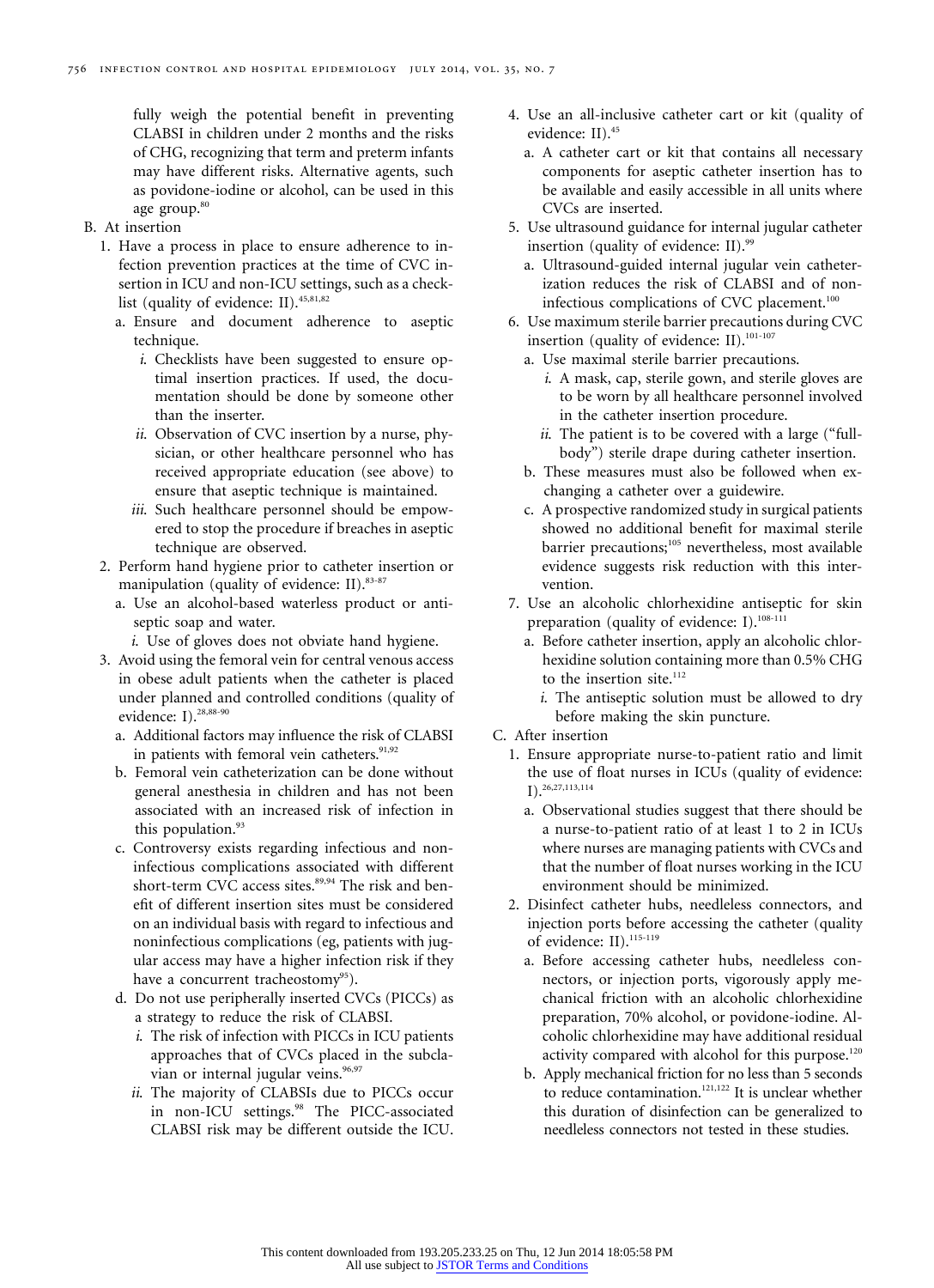- c. Monitor compliance with hub/connector/port disinfection since approximately half of such catheter components are colonized under conditions of standard practice.<sup>117,121</sup>
- 3. Remove nonessential catheters (quality of evidence: II).123,124
	- a. Assess the need for continued intravascular access on a daily basis during multidisciplinary rounds. Remove catheters not required for patient care.
	- b. Audits to determine whether CVCs are routinely removed after their intended use may be helpful.<sup>125,126</sup> Both simple and multifaceted interventions are effective at reducing unnecessary CVC use.<sup>127,128</sup>
- 4. For nontunneled CVCs in adults and children, change transparent dressings and perform site care with a chlorhexidine-based antiseptic every 5–7 days or immediately if the dressing is soiled, loose, or damp; change gauze dressings every 2 days or earlier if the dressing is soiled, loose, or damp (quality of evidence:  $\prod$ ).<sup>129-131</sup>
	- a. Less-frequent dressing changes may be used for selected NICU patients to reduce the risk of catheter dislodgement.
	- b. If there is drainage from the catheter exit site, use gauze dressings instead of transparent dressings until drainage resolves.
- 5. Replace administration sets not used for blood, blood products, or lipids at intervals not longer than 96 hours (quality of evidence: II).<sup>132,133</sup>
	- a. The optimal replacement intervals of intermittently used administration sets are currently unresolved.
- 6. Use antimicrobial ointments for hemodialysis catheter-insertion sites (quality of evidence: I).<sup>134-140</sup>
	- a. Polysporin "triple" (where available) or povidoneiodine ointment should be applied to hemodialysis catheter insertion if compatible with the catheter material.
		- *i*. Certain manufacturers have indicated that the glycol constituents of ointments should not be used on their polyurethane catheters.
	- b. Mupirocin ointment should not be applied to the catheter-insertion site due to the risks of facilitating mupirocin resistance and the potential damage to polyurethane catheters.
- 7. Perform surveillance for CLABSI in ICU and non-ICU settings (quality of evidence: I).<sup>6,7,141,142</sup>
	- a. Measure the unit-specific incidence of CLABSI (CLABSIs per 1,000 catheter-days) and report the data on a regular basis to the units, physician and nursing leadership, and hospital administrators overseeing the units.
	- b. Compare CLABSI incidence with historical data for individual units and with national rates (ie,  $NHSN<sup>143</sup>$ ).
	- c. Audit surveillance as necessary to minimize vari-

ation in interobserver reliability.<sup>32,33</sup>

- d. Surveillance for CLABSI outside the ICU setting requires additional resources.<sup>144</sup> Electronic surveillance is an option in these settings.<sup>145</sup>
- II. Special approaches for preventing CLABSI

A number of special approaches are currently available for use. Perform a CLABSI risk assessment before considering implementing any of these approaches, and take potential adverse events and cost into consideration. Although it is reasonable to evaluate the utility of technology-based interventions when CLABSI rates are above the institutional or unit-based threshold, this is also an opportunity to review practices and consider behavioral changes that may be instituted to reduce CLABSI risk. These special approaches are recommended for use in locations and/or populations within the hospital with unacceptably high CLABSI rates despite implementation of the basic CLABSI prevention strategies listed above. These measures may not be indicated if institutional goals have been consistently achieved.

- 1. Use antiseptic- or antimicrobial-impregnated CVCs in adult patients (quality of evidence: I).<sup>29,30,146-152</sup>
	- a. The risk of CLABSI is reduced with some currently marketed antiseptic-impregnated (eg, chlorhexidine– silver sulfadiazine) catheters and antimicrobialimpregnated (eg, minocycline-rifampin) catheters. Use such catheters in the following instances.
		- *i*. Hospital units or patient populations have a CLABSI rate above institutional goals despite compliance with basic CLABSI prevention practices. Some evidence suggests that use of antimicrobial CVCs may have no additional benefit in patient care units that have already established a low incidence of catheter infections.153
		- *ii*. Patients have limited venous access and a history of recurrent CLABSI.
		- *iii*. Patients are at heightened risk of severe sequelae from a CLABSI (eg, patients with recently implanted intravascular devices, such as a prosthetic heart valve or aortic graft).
	- b. Monitor patients for untoward effects, such as anaphylaxis.154
- 2. Use chlorhexidine-containing dressings for CVCs in patients over 2 months of age (quality of evidence: I).80,155-160
	- a. It is unclear whether there is additional benefit to using a chlorhexidine-containing dressing if daily chlorhexidine bathing is already established and vice versa.
- 3. Use an antiseptic-containing hub/connector cap/port protector to cover connectors (quality of evidence:  $I).^{161-165}$
- 4. Use silver zeolite–impregnated umbilical catheters in preterm infants (in countries where it is approved for use in children; quality of evidence: II).<sup>166</sup>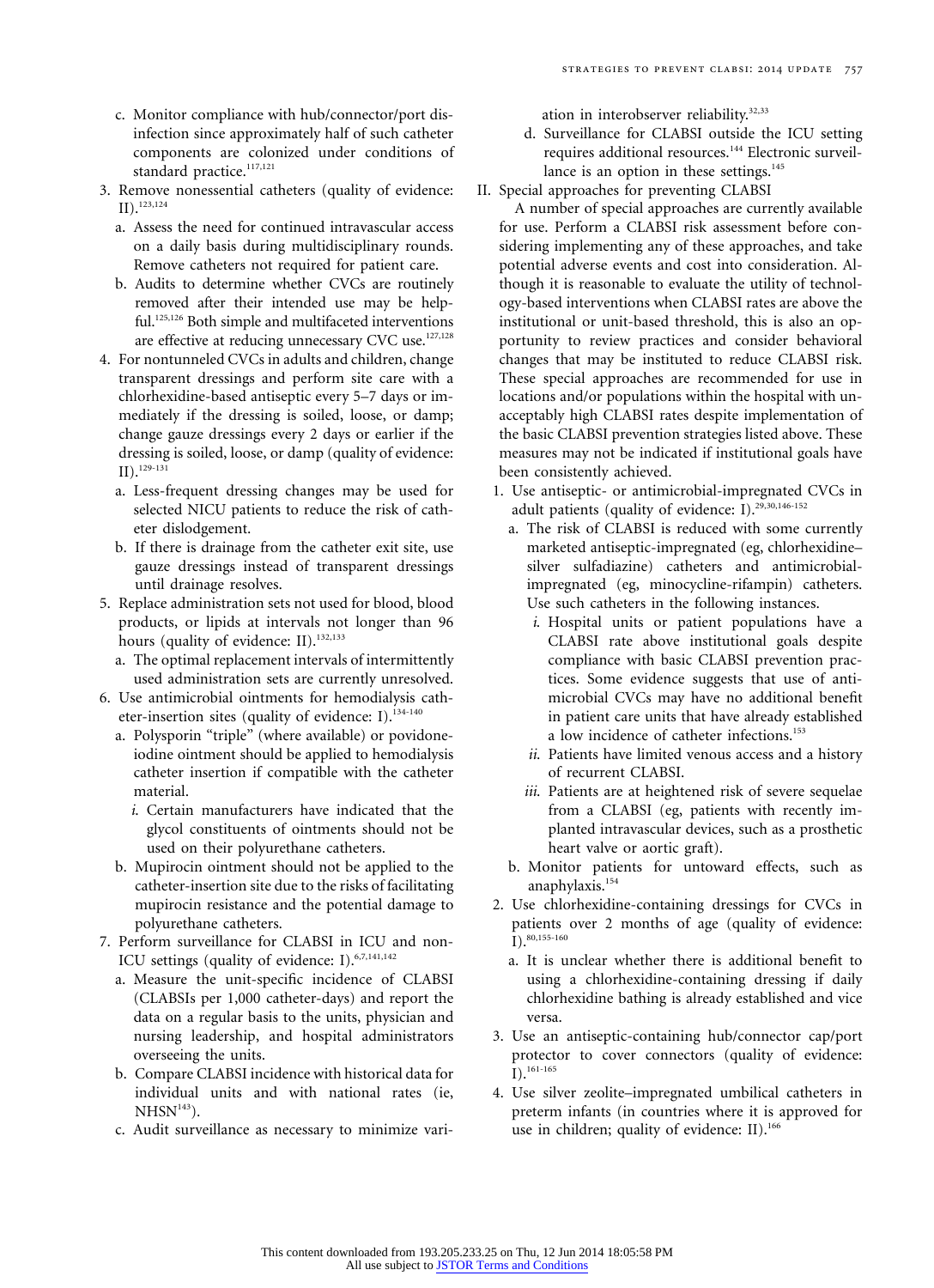- a. Observational studies suggest that other antimicrobial-impregnated catheters appear to be safe and hold promise in pediatric ICU patients.<sup>167-169</sup>
- 5. Use antimicrobial locks for CVCs (quality of evidence: I).170-175
	- a. Antibiotic locks are created by filling the lumen of the catheter with a supratherapeutic concentration of an antimicrobial solution and leaving the solution in place until the catheter hub is reaccessed. Such an approach can reduce the risk of CLABSI. Because of concerns regarding the potential for the emergence of resistance in exposed organisms, use antimicrobial locks as a preventative strategy for the following:
		- *i*. Patients with long-term hemodialysis catheters.<sup>176</sup>
		- *ii*. Patients with limited venous access and a history of recurrent CLABSI.
		- *iii*. Patients who are at heightened risk of severe sequelae from a CLABSI (eg, patients with recently implanted intravascular devices, such as a prosthetic heart valve or aortic graft).
	- b. To minimize systemic toxicity, aspirate rather than flush the antimicrobial lock solution after the dwell time has elapsed.<sup>177-180</sup> For additional guidance, see the IDSA's "Clinical Practice Guidelines for the Diagnosis and Management of Intravascular Catheter-Related Infection."35
- 6. Use recombinant tissue plasminogen activating factor once weekly after hemodialysis in patients undergoing hemodialysis through a CVC (quality of evidence: II).<sup>181</sup>
- III. Approaches that should not be considered a routine part of CLABSI prevention
	- 1. Do not use antimicrobial prophylaxis for short-term or tunneled catheter insertion or while catheters are in situ (quality of evidence: I).<sup>182-186</sup>
		- a. Systemic antimicrobial prophylaxis is not recommended.
	- 2. Do not routinely replace central venous or arterial catheters (quality of evidence: I).<sup>187-189</sup>
- a. Routine catheter replacement is not recommended.
- IV. Unresolved issues
	- 1. Routine use of needleless connectors as a CLABSI prevention strategy before an assessment of risks, benefits, and education regarding proper use.<sup>190-194</sup>
		- a. Multiple devices are currently available, but the optimal design for preventing infections is unresolved. The original purpose of needleless connectors was to prevent needlestick injuries during intermittent use. No data regarding their use with continuous infusions are available.
	- 2. Intravenous therapy teams for reducing CLABSI rates.77,195
		- a. Studies have shown that an intravenous therapy team responsible for insertion and maintenance of peripheral intravenous catheters reduces the risk of bloodstream infections.<sup>196</sup> However, few studies have been

performed regarding the impact of intravenous therapy teams on CLABSI rates.

- 3. Surveillance of other types of catheters (eg, peripheral arterial or venous catheters).<sup>3,4</sup>
	- a. Peripheral arterial catheters and peripheral venous catheters are not included in most surveillance systems, although they are associated with risk of bloodstream infection independent of CVCs.<sup>197,198</sup> Future surveillance systems may need to include bloodstream infections associated with these types of catheters.
- 4. Estimating catheter-days for determining incidence density of CLABSI.
	- a. Surveillance can be facilitated in settings with a limited workforce by estimating the number of catheterdays.199-201
- 5. Use of silver-coated catheter connectors are associated with reduced intraluminal contamination in ex vivo catheters.<sup>202</sup>
	- a. There is a paucity of clinical evidence regarding the risk reduction with their routine use or use of other antimicrobial catheter connectors.
- 6. Standard, nonantimicrobial transparent dressings and CLABSI risk.
	- a. A recent meta-analysis reported an association between CLABSI and transparent dressing use. However, the source studies for the meta-analysis reporting this association were of low quality.203
- 7. Impact of the use of chlorhexidine-based products on bacterial resistance to chlorhexidine.
	- a. Widespread use of chlorhexidine-based products (eg, use of chlorhexidine bathing, antisepsis, and dressings) may promote reduced chlorhexidine susceptibility in bacterial strains.<sup>204</sup> However, testing for chlorhexidine susceptibility is not standardized. The clinical impact of reduced chlorhexidine susceptibility in gram-negative bacteria is unknown.

#### section 5: performance measures

I. Internal reporting

These performance measures are intended to support internal hospital quality improvement efforts<sup>205,206</sup> and do not necessarily address external reporting needs. The process and outcome measures suggested here are derived from published guidelines, other relevant literature, and the opinion of the authors. Report process and outcome measures to senior hospital leadership, nursing leadership, and clinicians who care for patients at risk for CLABSI. A. Process measures

- 1. Compliance with CVC insertion guidelines as documented on an insertion checklist.
	- a. Assess compliance with the checklist in all hospital settings where CVCs are inserted (eg, ICUs, emergency departments, operating rooms, radiology, and general nursing units) and assign a healthcare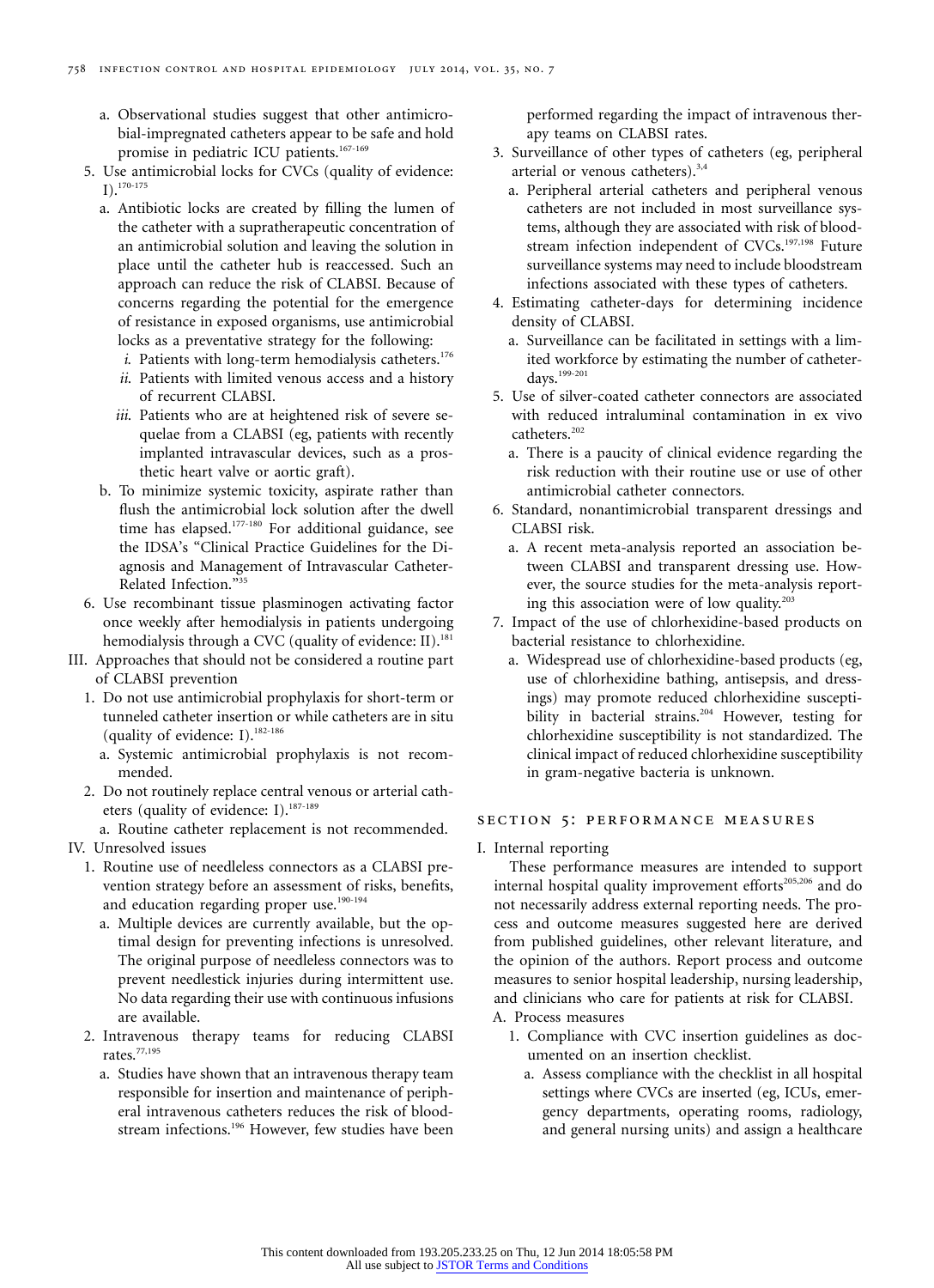personnel familiar with catheter care to this task.

- *i*. For an example of a central catheter checklist, see [http://www.ihi.org/knowledge/Pages/Tools](http://www.ihi.org/knowledge/Pages/Tools/CentralLineInsertionChecklist.aspx) [/CentralLineInsertionChecklist.aspx.](http://www.ihi.org/knowledge/Pages/Tools/CentralLineInsertionChecklist.aspx)
- b. Measure the percentage of CVC insertion procedures in which compliance with appropriate hand hygiene, use of maximal sterile barrier precautions, and use of chlorhexidine-based cutaneous antisepsis of the insertion site is documented:
	- *i*. Numerator: number of CVC insertions that have documented the use of all 3 interventions (hand hygiene, maximal barrier precautions, and chlorhexidine-based cutaneous antiseptic use) performed at the time of CVC insertion.
	- *ii*. Denominator: number of all CVC insertions.
	- *iii*. Multiply by 100 so that the measure is expressed as a percentage.
- 2. Compliance with documentation of daily assessment regarding the need for continuing CVC access.
	- a. Measure the percentage of patients with a CVC where there is documentation of daily assessment:
		- *i*. Numerator: number of patients with a CVC who have documentation of daily assessment.
		- *ii*. Denominator: number of patients with a CVC. *iii*. Multiply by 100 so that the measure is expressed as a percentage.
- 3. Compliance with cleaning of catheter hubs and injection ports before they are accessed (or compliance with use of antiseptic-containing port protectors).
	- a. Assess compliance through observations of practice:
		- *i*. Numerator: number of times that a catheter hub or port (or port protector) is observed to be cleaned before being accessed.
		- *ii*. Denominator: number of times a catheter hub or port (or port protector) is observed to be accessed.
		- *iii*. Multiply by 100 so that the measure is expressed as a percentage.

## B. Outcome measures

- 1. CLABSI rate.
	- a. Use NHSN definitions.
		- *i*. Numerator: number of CLABSIs in each unit assessed (using NHSN definitions).
		- *ii*. Denominator: total number of catheter-days in each unit assessed (using NHSN definitions).
		- *iii*. Multiply by 1,000 so that the measure is expressed as the number of CLABSIs per 1,000 catheter-days.
		- *iv*. Risk adjustment: stratify CLABSI rates by type of patient care unit.<sup>207-209</sup>
			- (a) Report comparisons based on historical data and NHSN data, if available.<sup>143</sup>

II. External reporting

There are many challenges in providing useful information to consumers and other stakeholders while preventing unintended consequences of public reporting of HAIs.210,211 Recommendations for public reporting of HAIs have been provided by HICPAC,<sup>212</sup> the Healthcare-Associated Infection Working Group of the Joint Public Policy Committee,<sup>213</sup> and the National Quality Forum.<sup>214</sup> A. State and federal requirements

- 1. Hospitals in states that have mandatory reporting requirements for CLABSI must collect and report the data required by the state.
- 2. For information on state and federal requirements, contact your state or local health department.
- B. External quality initiatives
	- 1. Hospitals that participate in external quality initiatives or state programs must collect and report the data required by the initiative or program.
	- 2. Problems with interrater reliability may affect comparisons between different institutions.

# section 6: examples of implementation strategies

Accountability is an essential principle for preventing HAIs. It provides the necessary translational link between science and implementation. Without clear accountability, scientifically based implementation strategies will be used in an inconsistent and fragmented way, decreasing their effectiveness in preventing HAIs. Accountability begins with the chief executive officer and other senior leaders who provide the imperative for HAI prevention, thereby making HAI prevention an organizational priority. Senior leadership is accountable for providing adequate resources needed for effective implementation of an HAI prevention program. These resources include necessary personnel (clinical and nonclinical), education, and equipment (Table 2).

Insertion of CVCs is one of the most common procedures performed at the patient's bedside. The insertion procedure represents only one aspect of the risk for CLABSI, with the risk extending to all aspects of nursing care and maintenance during the CVC dwell time. CLABSI prevention strategies have expanded as new studies are published. Additionally, experience with implementing these strategies is increasing. This discussion will focus on strategies for engagement, education, execution, and evaluation of CLABSI prevention efforts. Published literature and expert opinion form the basis for the following recommendations.

#### I. Engage

The first step toward successful reduction of CLABSIs is to engage both frontline and senior leadership champions in the process and outcome improvement plan.<sup>215</sup>

A. Develop a multidisciplinary team that sets goals, defines the steps in the implementation process, and monitors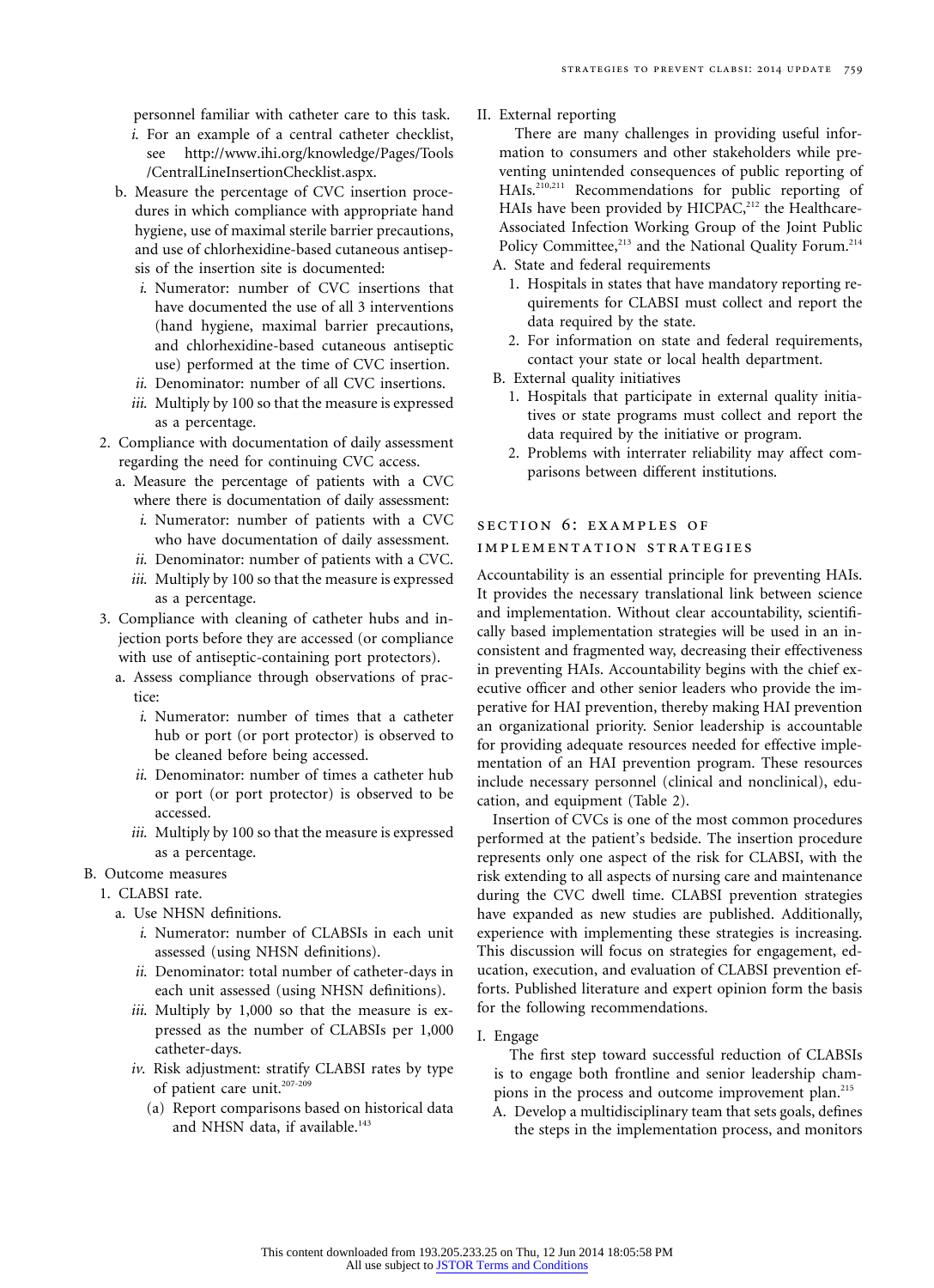#### table 2. Fundamental Elements of Accountability for Healthcare-Associated Infection Prevention

Senior management is responsible for ensuring that the healthcare system supports an infection prevention and control (IPC) program that effectively prevents healthcare-associated infections (HAIs) and the transmission of epidemiologically important pathogens

Senior management is accountable for ensuring that an adequate number of trained personnel are assigned to the IPC program and adequate staffing of other departments that play a key role in HAI prevention (eg, environmental services)

Senior management is accountable for ensuring that healthcare personnel, including licensed and nonlicensed personnel, are adequately trained and competent to perform their job responsibilities

Direct healthcare providers (such as physicians, nurses, aides, and therapists) and ancillary personnel (such as environmental service and equipment processing personnel) are responsible for ensuring that appropriate IPC practices are used at all times (including hand hygiene, standard and isolation precautions, and cleaning and disinfection of equipment and the environment)

Senior and unit leaders are responsible for holding personnel accountable for their actions

IPC leadership is responsible for ensuring that an active program to identify HAIs is implemented, that HAI data are analyzed and regularly provided to those who can use the information to improve the quality of care (eg, unit staff, clinicians, and hospital administrators), and that evidence-based practices are incorporated into the program

Senior and unit leaders are accountable for ensuring that appropriate training and educational programs to prevent HAIs are developed and provided to personnel, patients, and families

Personnel from the IPC program, the laboratory, and information technology departments are responsible for ensuring that systems are in place to support the surveillance program

progress in achieving the goals. Regular team meetings should be held. $216$ 

- B. Focus on a culture of safety, which includes teamwork, technical processes, and promotion of accountability for prevention of CLABSI.
- C. Make the problem real to all of those involved to increase buy-in. One strategy to accomplish this is to identify a patient in the unit who has suffered harm as a result of developing a CLABSI<sup>217</sup> and then share that story with the team.
- D. Identify and involve local champions. Engage infusion nurses or vascular access specialists as team members. Include formal (eg, medical or nursing directors, charge nurses) and informal (eg, frontline) leaders.<sup>218</sup> Local champions increase the chance for success by engaging and educating peers, thereby increasing buy-in and ownership by all involved.<sup>215</sup> These champions can influence the development of strategies that are a good match with the unit culture. Frequent communication between champions and frontline staff is imperative if concerns are to be resolved and improvement sustained.<sup>215</sup>
- E. Share the outcome data regularly with each unit. Data can be represented as the monthly CLABSI rate and/or the number of days since last infection.<sup>217</sup> Consider reporting CLABSI rates as the standardized infection ratio (SIR). Displaying a trend line is also useful.
- F. Utilize peer networks. Voluntary peer networking between hospitals can promote and ensure compliance with evidence-based practices. It also facilitates collaboration, performance evaluation, and accountability. All can benefit from best practices being shared, and brainstorming can be done to solve shared problems.<sup>219</sup>
- II. Educate
	- A. Change in human behavior is the goal of educational programs about CVC insertion, care, and maintenance.

Various educational methods and strategies have been studied to reduce CLABSI. In general, these educational interventions showed improvements in CLABSI rates; however, more study is needed to clearly understand the most effective teaching strategies, content taught, length of presentation, and frequency for repeating the program.220,221 Both extraluminal and intraluminal avenues for CVC infection should be addressed in the educational plan.

- B. Educational programs for all healthcare personnel involved with the insertion and care of all types of CVCs should address knowledge, critical thinking, behavior and psychomotor skills, and attitudes and beliefs. Identifying and analyzing gaps in these areas leads to the selection of measureable learning objectives, course content, and corresponding appropriate teaching strategies. The value of infection prevention should be emphasized through all education efforts.<sup>221,222</sup>
- C. Adult learners employ multiple ways to learn; therefore, multiple teaching strategies should be used. This includes self-directed study guides, instructor-led courses, and small- and large-group discussions. The planning group for the educational offering should have representatives from multiple professions, including physicians, nurse managers, staff nurses, infusion nurse specialists, and infection preventionists.223-225 The learner should be actively involved with the teaching methods, as lecture alone has been shown to be less effective with retention of information and changes in behavior.<sup>226,227</sup> Delivery methods should be chosen on the basis of the learners' needs and availability, along with the technical capabilities of the facility. This includes printed learning packages; audiovisual formats, such as slide presentations and videos; skills labs; journal clubs and nursing grand rounds; and computer-, Internet-, or DVD-based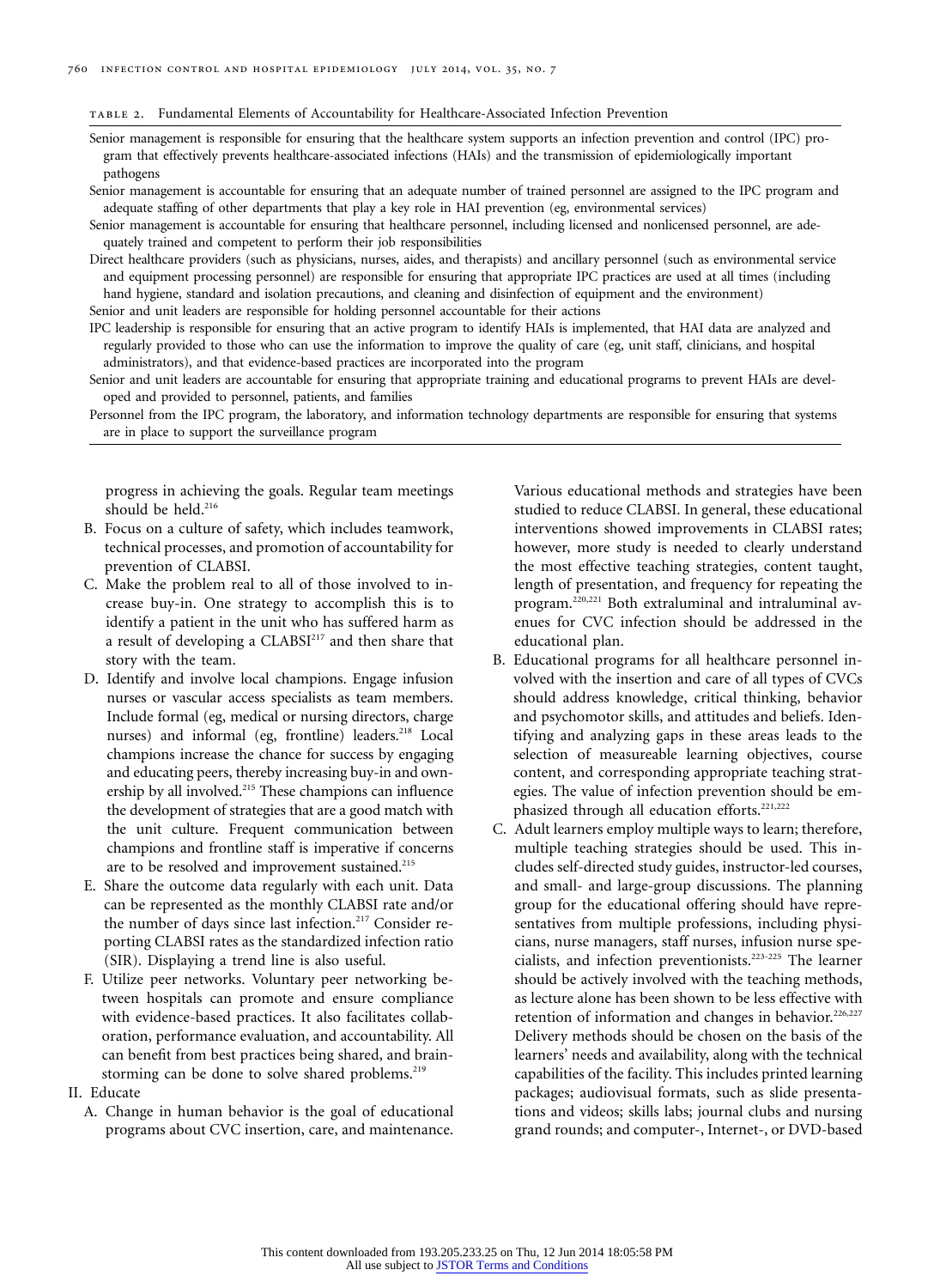packages of learning materials.<sup>58,224,228-231</sup> Multiple delivery methods tailored to specific problems or issues and given intermittently over time produce greater reduction in CLABSI than a single structured offering or  $lecture.<sup>61,232</sup>$ 

- D. Other educational job aides should be readily accessible in the clinical setting for quick reminders and reinforcement of the appropriate procedures. This includes but is not limited to facility policies and procedures, posters, fact sheets, small pocket cards, e-mail messages, and messages via computer screen savers.<sup>233,234</sup>
- E. To enhance patient safety, learning CVC insertion techniques requires a structured educational program focusing on knowledge acquisition and performance of insertions in a simulated environment, followed by supervised performance on patients.<sup>43,235-237</sup> A meta-analysis of 20 studies using simulation for CVC insertion showed benefits in learner performance, knowledge, and confidence.<sup>66</sup> Simulation for CVC insertion includes use of anatomical models and computer-based virtual reality.<sup>238</sup> Other approaches have tried to simulate the "feel" of tissue puncture.<sup>239</sup>
- F. All healthcare professionals should have documented competency with CVC insertion, care, and maintenance before being allowed to practice without direct supervision. A standardized competency assessment checklist should be used to assess and document competency of each individual performing CVC insertion and procedures related to care and maintenance (eg, dressing changes). Competency assessment checklists should be evaluated for interrater reliability and validity. The professional performing competency assessment of the learner should be competent with the procedure being assessed.<sup>220,240</sup>
- G. Changes of products, devices, or technology used in the insertion and care of CVCs require adequate device training for all healthcare personnel expected to use the product(s). This training follows a period of device evaluation and its impact on CLABSI. Most device manufacturers employ personnel with clinical experience to provide product training, and this resource should not be overlooked.
- H. Healthcare professionals using CVCs for infusion should have documented competency with all procedures, including but not limited to catheter stabilization, catheter dressing changes, intravenous administration set management, disinfection of needleless connectors, accessing implanted ports, and flushing and locking the CVC.<sup>43</sup> This would involve demonstration of procedures in a simulation lab or in the clinical setting while being observed by a qualified professional.241,242
- I. Assessment of educational programs includes the learner's satisfaction with the program, changes in knowledge, and changes in work performance. Written

tests are the most common form of measurement; however, this is limited to knowledge acquisition only and may produce anxiety in many adult learners. Other forms of assessment include contributions to group discussions and observation of performance using simulation. Measurement of healthcare professionals' current level of knowledge about CVC insertion and care can provide valuable information for designing educational programs.<sup>243,244</sup>

- J. Prior to an educational program, there should be planning for transfer of the learning from the classroom to the clinical setting. This includes patient care assignments to allow for application of new knowledge and practice of new skills, support and encouragement from leaders and managers, and the ability to follow up on issues or concerns that arise from clinical performance.
- K. Education of the patient and/or family, as appropriate, is required for all CVC care procedures (eg, hand hygiene, dressing changes, intravenous administration set management, and flushing and locking), especially when transfer to an alternative setting (eg, home care, ambulatory setting) is planned.<sup>43,242</sup>
- L. Education of facility administrators is necessary to ensure adequate funding and implementation of CLABSI prevention.242 Additionally, the goal of zero tolerance for CLABSI may be set by the chief officers of an institution;<sup>245</sup> however, whether this goal can be reached depends on a number of factors.
- III. Execute
	- A. Consider the use of quality improvement methodologies, such as Lean Six Sigma, Comprehensive Unit-Based Safety Program, Team STEPPS, Plan-Do-Study-Act, and the like, to structure prevention efforts. Various performance improvement tools can be used, such as dashboards and score cards, to share data with stakeholders.
	- B. Standardize care processes. This can be done through implementation of guidelines, bundles, and protocols that address both insertion and maintenance of central lines. Consider conducting structured daily multidisciplinary rounds. During rounds, discuss whether the patient still requires the central line, patient goals for the day, and potential barriers or safety issues.<sup>217</sup> Empower staff to report process defects or barriers to implementation encountered to appropriate leadership. This can facilitate rapid intervention and process improvement. Assign accountability for adherence to specific departments or functions.
	- C. Create redundancy. Build redundancy or independent checks into the care delivery process to increase staff compliance. This can be done by incorporating visual cues as reminders for proper procedures. Implement a line insertion and line maintenance checklist both inside and outside ICUs. Consider the use of screen-saver messages, posters, banners, fact sheets, preprinted order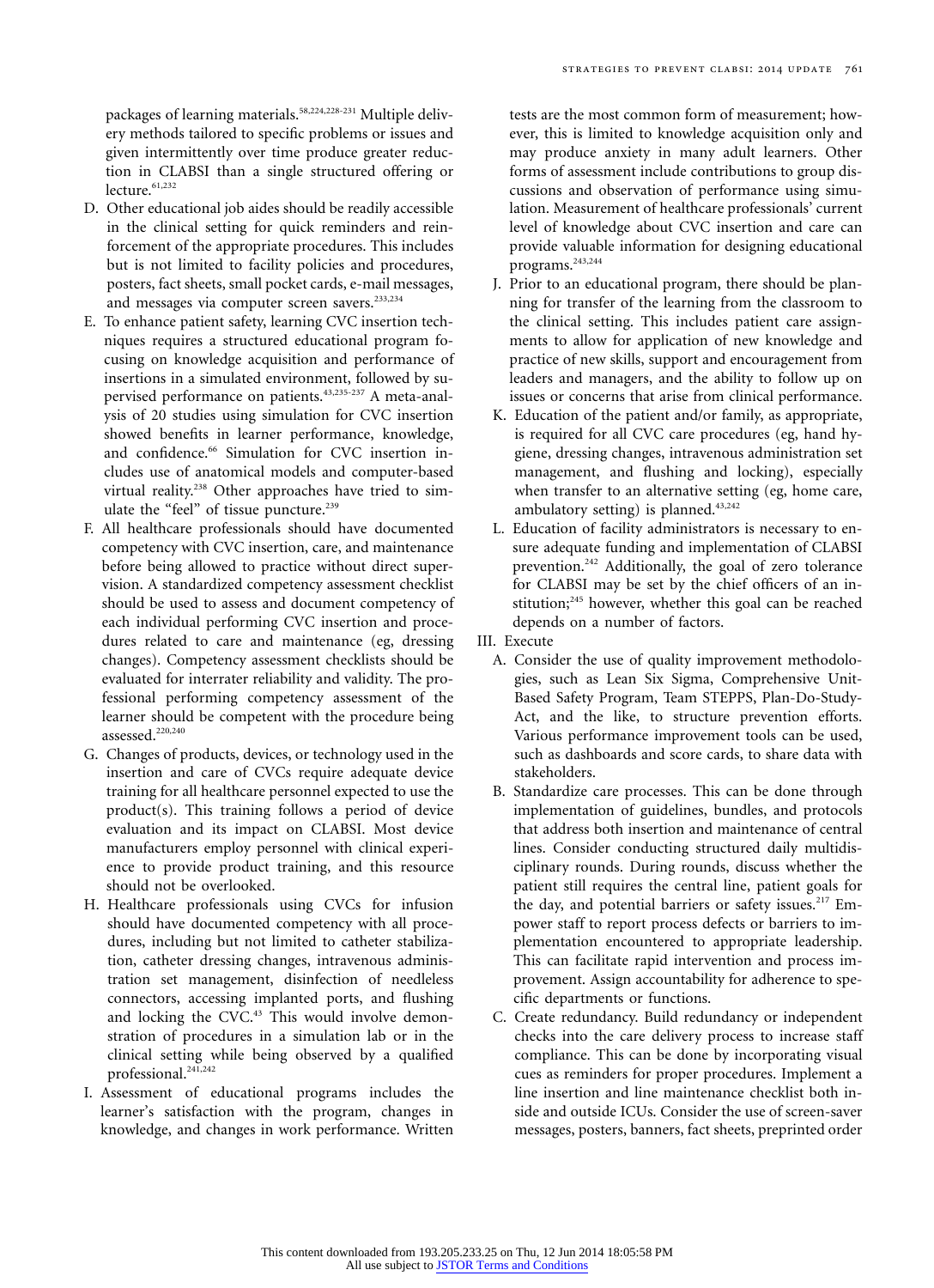sets, pocket cards, and the like to educate and serve as reminders for staff.<sup>217,218</sup>

- D. Consider participating in a CLABSI reduction collaborative. Collaboratives provide an organization with the opportunity to discover and share best practices and utilize comparative outcome data.
- IV. Evaluate
	- A. Multidisciplinary teams should be used to form quality improvement collaboratives to set goals and identify the key factors to be measured. This team should have representatives from administration, all professions, and clinical nursing units.<sup>246,247</sup> These teams may represent one hospital or many different hospitals.<sup>54,248,249</sup>
	- B. Evaluation involves both process and outcome measurement.<sup>246</sup> Differences between age groups should also be considered (eg, neonates, pediatrics, and adults).54,249,250
	- C. Process measurement includes but is not limited to compliance with insertion bundles, CVC utilization by insertion site or type (eg, femoral catheters vs other CVC sites; PICCs vs centrally inserted lines), the condition of CVC dressing and timely dressing changes, and integrity and appropriate management of needleless connectors, other add-on devices, and intravenous administration sets.<sup>43,251,252</sup> Device utilization is defined as the number of catheter-days divided by the number of patient-days.<sup>245</sup>
	- D. Establish baseline compliance with evidence-based practices for line maintenance, such as the presence of clean and intact dressings.
	- E. Outcome measurement is the incidence rate of CLABSI and other infections associated with all types of vascular access devices (eg, exit-site infection, suppurative thrombophlebitis). Consider reporting CLABSI rates as SIR.
	- F. Process and outcome data should be linked to initial and ongoing competency assessment. Initial competency should be assessed at employment, after orientation, and with the introduction of new equipment or technology. Ongoing competency assessment is determined by process and outcome data with the facility deciding the frequency for repeated competency assessment.<sup>43</sup>
	- G. Measurement of education outcomes is needed on several levels. The learner's satisfaction with the program is assessed by completion of the evaluation form immediately following completion of the program. This form also includes the learner's self-assessment of achieving the learning objectives. The next level is measuring the change in learner's knowledge, most often accomplished by comparison of scores on written preand posttests. The third level is to measure the actual change in behavior in clinical practice following the completion of the program. Using only the first and second levels of measurement will not ensure that a change in clinical behavior will occur.

Numerous factors affect CLABSI surveillance, including CVC type, CLABSI definition, blood culturing practices and written policies, laboratory practices, and staff attitudes and beliefs. Standardization of these factors facilitates benchmarking within and between organizations. Additionally, variations in these determinants could impact publicly reported CLABSI rates and influence reimbursement for hospital-acquired conditions.<sup>32,247</sup>

- H. Surveillance for CLABSI outside the ICU is becoming more prevalent, especially with increasing use of electronic methods for data collection.253,254
- I. Feedback to all healthcare staff is critical for the success of any evaluation program. Unit-based recognition of achievement of low CLABSI rates or the length of time between CLABSI events is a useful method to encourage staff involvement. The goals for improvement should be clearly and frequently articulated. Audit compliance with completion of insertion checklists and share this data with the staff. Other forms of feedback include periodic (eg, monthly, quarterly) communication (eg, e-mail messages, written reports) of process measurement data: posters, reports, or other forms of communication with graphs showing cumulative compliance with process measures.<sup>245,250,255,256</sup>

#### acknowledgments

*Disclaimer.* A.K.—The findings and conclusions in this report are those of the authors and do not necessarily represent the official position of the Centers for Disease Control and Prevention.

*Potential conflicts of interest.* J.M. reports receiving a speaker honorarium from Gilead Sciences Switzerland. L.A.M. reports serving as an advisor/consultant for ICU Medical, Fresenius Medical Care, Bard Access Systems, Marvao Medical Devices, CareFusion, 3M Healthcare, Catheter Connections, Semprus Biosciences, and Sharklet Technologies. L.H. reports serving as an advisor/consultant for B Braun Medical, BD Medical, Excelsior Medical, Ivera Medical, Access Scientific, 3M, and Baxter Healthcare. A.M.P. reports receiving speaking fees from Bard and serving as a speaker and author for Covidien. M.E.R reports serving as an advisor/consultant for 3M, Ariste, Semprus, and Sharklet Technologies and receiving honoraria from Baxter and CareFusion. All other authors report no relevant conflicts of interest.

Address correspondence to Leonard A. Mermel, DO, ScM, Division of Infectious Diseases, Rhode Island Hospital, 593 Eddy Street, Providence, RI 02903 [\(lmermel@lifespan.org\)](mailto:lmermel@lifespan.org).

#### references

- → 1. Marschall J, Mermel LA, Classen D, et al. Strategies to prevent central line–associated bloodstream infections in acute care hospitals. *Infect Control Hosp Epidemiol* 2008;29(suppl 1):S22– S30.
- 2. Yokoe DS, Anderson DJ, Berenholtz SM, et al. Introduction to "A Compendium of Strategies to Prevent Healthcare-Associated Infections in Acute Care Hospitals: 2014 Updates." *Infect Control Hosp Epidemiol* 2014;35(5):455–459.
- 3. Maki DG, Kluger DM, Crnich CJ. The risk of bloodstream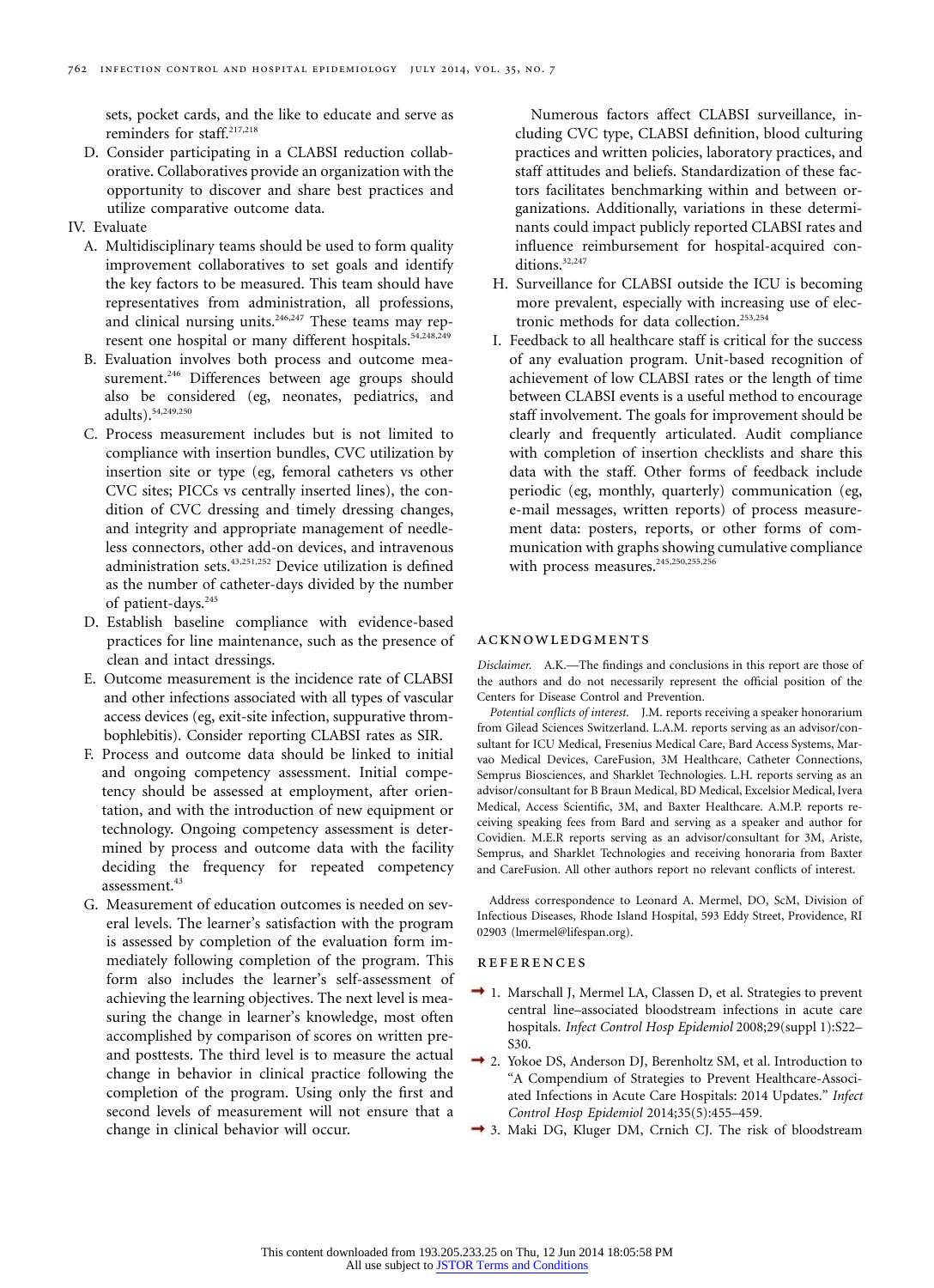infection in adults with different intravascular devices: a systematic review of 200 published prospective studies. *Mayo Clin Proc* 2006;81(9):1159–1171.

- 4. Esteve F, Pujol M, Limon E, et al. Bloodstream infection related to catheter connections: a prospective trial of two connection systems. *J Hosp Infect* 2007;67(1):30–34.
- of central venous access devices within and outside of the intensive care unit: results of a survey among hospitals in the Prevention Epicenter Program of the Centers for Disease Con-942–945.
- 6. Vonberg RP, Behnke M, Geffers C, et al. Device-associated infection rates for non–intensive care unit patients. *Infect Control Hosp Epidemiol* 2006;27(4):357–361.
- 7. Marschall J, Leone C, Jones M, Nihill D, Fraser VJ, Warren DK. Catheter-associated bloodstream infections in general medical patients outside the intensive care unit: a surveillance study. *Infect Control Hosp Epidemiol* 2007;28(8):905–909.
- 8. Vital signs: central line–associated blood stream infections— United States, 2001, 2008, and 2009. *MMWR Morb Mortal Wkly Rep* 2011;60(8):243–248.
- 9. Kallen AJ, Patel PR, O'Grady NP. Preventing catheter-related bloodstream infections outside the intensive care unit: expanding prevention to new settings. *Clin Infect Dis* 2010;51(3): 335–341.
- → 10. Zingg W, Sandoz L, Inan C, et al. Hospital-wide survey of the use of central venous catheters. *J Hosp Infect* 2011;77(4):304– 308.
- $\rightarrow$  11. Xue H, Ix JH, Wang W, et al. Hemodialysis access usage patterns in the incident dialysis year and associated catheterrelated complications. *Am J Kidney Dis* 2013;61(1):123–130.
- → 12. Loftus RW, Brown JR, Koff MD, et al. Multiple reservoirs contribute to intraoperative bacterial transmission. *Anesth Analg* 2012;114(6):1236–1248.
- 13. Pittet D, Tarara D, Wenzel RP. Nosocomial bloodstream infection in critically ill patients: excess length of stay, extra costs, and attributable mortality. *JAMA* 1994;271(20):1598–1601.
- <sup>1</sup> 14. Digiovine B, Chenoweth C, Watts C, Higgins M. The attributable mortality and costs of primary nosocomial bloodstream infections in the intensive care unit. *Am J Respir Crit Care Med* 1999;160(3):976–181.
- <sup>1</sup> 15. Renaud B, Brun-Buisson C. Outcomes of primary and catheterrelated bacteremia: a cohort and case-control study in critically ill patients. *Am J Respir Crit Care Med* 2001;163(7):1584–1590.
- 16. Dimick JB, Pelz RK, Consunji R, Swoboda SM, Hendrix CW, Lipsett PA. Increased resource use associated with catheterrelated bloodstream infection in the surgical intensive care unit. *Arch Surg* 2001;136(2):229–234.
- 17. Warren DK, Quadir WW, Hollenbeak CS, Elward AM, Cox MJ, Fraser VJ. Attributable cost of catheter-associated bloodstream infections among intensive care patients in a nonteaching hospital. *Crit Care Med* 2006;34(8):2084–2089.
- <sup>1</sup> 18. Mermel LA. Prevention of intravascular catheter-related infections. *Ann Intern Med* 2000;132(5):391–402.
- 19. Elward AM, Hollenbeak CS, Warren DK, Fraser VJ. Attributable cost of nosocomial primary bloodstream infection in pediatric intensive care unit patients. *Pediatrics* 2005;115(4): 868–872.
	- 20. Mermel LA. Infections caused by intravascular devices. In:

Pfeiffer JA, ed. *APIC Text of Infection Control and Epidemiology*. 2nd ed. St. Louis: Mosby, 2000:30–38.

- 21. Almuneef MA, Memish ZA, Balkhy HH, Hijazi O, Cunningham G, Francis C. Rate, risk factors and outcomes of catheterrelated bloodstream infection in a paediatric intensive care unit in Saudi Arabia. *J Hosp Infect* 2006;62(2):207–213.
- 5. Climo M, Diekema D, Warren DK, et al. Prevalence of the use 22. Alonso-Echanove J, Edwards JR, Richards MJ, et al. Effect of nurse staffing and antimicrobial-impregnated central venous catheters on the risk for bloodstream infections in intensive care units. *Infect Control Hosp Epidemiol* 2003;24(12):916–925.
	- trol and Prevention. *Infect Control Hosp Epidemiol* 2003;24(12): 23. Lorente L, Henry C, Martin MM, Jimenez A, Mora ML. Central venous catheter–related infection in a prospective and observational study of 2,595 catheters. *Crit Care* 2005;9(6):R631– R635.
		- → 24. Rey C, Alvarez F, De-La-Rua V, et al. Intervention to reduce catheter-related bloodstream infections in a pediatric intensive care unit. *Intensive Care Med* 2011;37(4):678–685.
		- 25. Lorente L, Jimenez A, Naranjo C, et al. Higher incidence of catheter-related bacteremia in jugular site with tracheostomy than in femoral site. *Infect Control Hosp Epidemiol* 2010;31(3): 311–313.
		- 26. Fridkin SK, Pear SM, Williamson TH, Galgiani JN, Jarvis WR. The role of understaffing in central venous catheter–associated bloodstream infections. *Infect Control Hosp Epidemiol* 1996; 17(3):150–158.
		- <sup>2</sup> 27. Cimiotti JP, Haas J, Saiman L, Larson EL. Impact of staffing on bloodstream infections in the neonatal intensive care unit. *Arch Pediatr Adolesc Med* 2006;160(8):832–836.
		- <sup>2</sup> 28. Merrer J, De Jonghe B, Golliot F, et al. Complications of femoral and subclavian venous catheterization in critically ill patients: a randomized controlled trial. *JAMA* 2001;286(6):700– 707.
		- 29. Raad I, Darouiche R, Dupuis J, et al; Texas Medical Center Catheter Study Group. Central venous catheters coated with minocycline and rifampin for the prevention of catheter-related colonization and bloodstream infections: a randomized, double-blind trial. *Ann Intern Med* 1997;127(4):267–274.
		- 30. Hanna H, Benjamin R, Chatzinikolaou I, et al. Long-term silicone central venous catheters impregnated with minocycline and rifampin decrease rates of catheter-related bloodstream infection in cancer patients: a prospective randomized clinical trial. *J Clin Oncol* 2004;22(15):3163–3171.
		- 31. National Healthcare Safety Network, Centers for Disease Control and Prevention. *The National Healthcare Safety Network (NHSN) Manual: Patient Safety Component Protocol*. July 2013. [http://](http://www.cdc.gov/nhsn/PDFs/pscManual/4PSC_CLABScurrent.pdf) [www.cdc.gov/nhsn/PDFs/pscManual/4PSC\\_CLABScurrent.pdf.](http://www.cdc.gov/nhsn/PDFs/pscManual/4PSC_CLABScurrent.pdf) Accessed September 28, 2013.
		- 32. Niedner MF. The harder you look, the more you find: catheterassociated bloodstream infection surveillance variability. *Am J Infect Control* 2010;38(8):585–595.
			- 33. Lin MY, Hota B, Khan YM, et al. Quality of traditional surveillance for public reporting of nosocomial bloodstream infection rates. *JAMA* 2010;304(18):2035–2041.
		- 34. Tomlinson D, Mermel LA, Ethier MC, Matlow A, Gillmeister B, Sung L. Defining bloodstream infections related to central venous catheters in patients with cancer: a systematic review. *Clin Infect Dis* 2011;53(7):697–710.
		- **→ 35. Mermel LA, Allon M, Bouza E, et al. Clinical practice guidelines** for the diagnosis and management of intravascular catheter-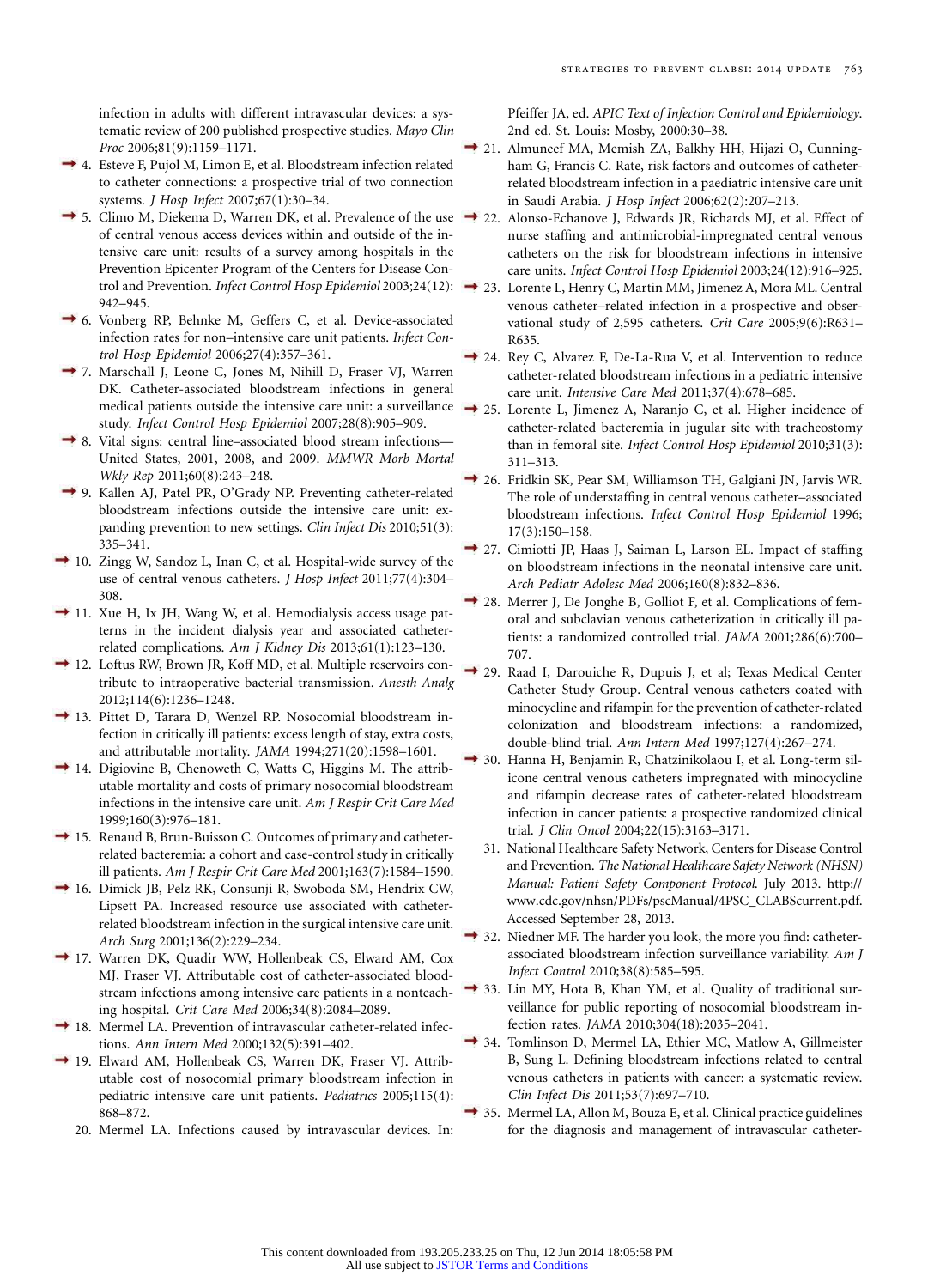related infection: 2009 update by the Infectious Diseases Society of America. *Clin Infect Dis* 2009;49(1):1–45.

- Disease Control and Prevention. Guidelines for the prevention of intravascular catheter-related infections. *MMWR Recomm Rep* 2002;51(RR-10):1–29.
- prevention of intravascular catheter-related infections. *Clin Infect Dis* 2011;52(9):e162–e193.
	- March 11, 2014.
	- 39. Saint S. Prevention of intravascular catheter-associated infections. In: *Making Health Care Safer*. Agency for Healthcare Research and Quality, 2001. [http://www.ahrq.gov/clinic/ptsafety/,](http://www.ahrq.gov/clinic/ptsafety/) chapter 16. March 11, 2014.
- 40. Huang EY, Chen C, Abdullah F, et al. Strategies for the prevention of central venous catheter infections: an American Pediatric Surgical Association Outcomes and Clinical Trials Committee systematic review. *J Pediatr Surg* 2011;46(10):2000–2011.
	- *Bloodstream Infections: A Global Challenge, A Global Perspective*. Oakbrook Terrace, IL: The Joint Commission, 2012. [http://](http://www.jointcommission.org/assets/1/18/CLABSI_Monograph.pdf) [www.jointcommission.org/assets/1/18/CLABSI\\_Monograph](http://www.jointcommission.org/assets/1/18/CLABSI_Monograph.pdf) [.pdf.](http://www.jointcommission.org/assets/1/18/CLABSI_Monograph.pdf) March 11, 2014.
	- 42. Association for Professionals in Infection Control and Epidemiology (APIC). *Guide to the Elimination of Catheter-Related Bloodstream Infections*. Chicago: APIC, 2009.
	- 43. Infusion Nurses Society. Infusion nursing standards of practice. *J Infus Nurs* 2011;S34.
- 44. Pronovost P, Needham D, Berenholtz S, et al. An intervention to decrease catheter-related bloodstream infections in the ICU. *N Engl J Med* 2006;355(26):2725–2732.
- 45. Berenholtz SM, Pronovost PJ, Lipsett PA, et al. Eliminating catheter-related bloodstream infections in the intensive care unit. *Crit Care Med* 2004;32(10):2014–2020.
- 46. Reduction in central line–associated bloodstream infections among patients in intensive care units—Pennsylvania, April 2001–March 2005. *MMWR Morb Mortal Wkly Rep* 2005; 54(40):1013–1016.
- 47. Kim JS, Holtom P, Vigen C. Reduction of catheter-related bloodstream infections through the use of a central venous line bundle: epidemiologic and economic consequences. *Am J Infect Control* 2011;39(8):640–646.
- 48. Halton KA, Cook D, Paterson DL, Safdar N, Graves N. Costeffectiveness of a central venous catheter care bundle. *PLoS ONE* 2010;5(9):e12815.
- 49. Helder O, van den Hoogen A, de Boer C, van Goudoever J, Verboon-Maciolek M, Kornelisse R. Effectiveness of non-pharmacological interventions for the prevention of bloodstream infections in infants admitted to a neonatal intensive care unit: a systematic review. *Int J Nurs Stud* 2013;50(6):819–831.
- 50. Pronovost PJ, Goeschel CA, Colantuoni E, et al. Sustaining reductions in catheter related bloodstream infections in Michigan intensive care units: observational study. *BMJ* 2010;340: c309.
- $\rightarrow$  51. Pronovost PJ, Berenholtz SM, Goeschel CA, et al. Creating high reliability in health care organizations. *Health Serv Res* 2006; 41(4 pt 2):1599–1617.
- D, Stone PW. Central line bundle implementation in US in-

tensive care units and impact on bloodstream infections. *PLoS ONE* 2011;6(1):e15452.

- 36. O'Grady NP, Alexander M, Dellinger EP, et al; Centers for 53. Guerin K, Wagner J, Rains K, Bessesen M. Reduction in central line–associated bloodstream infections by implementation of a postinsertion care bundle. *Am J Infect Control* 2010;38(6): 430–433.
- 37. O'Grady NP, Alexander M, Burns LA, et al. Guidelines for the 54. Miller MR, Griswold M, Harris JM 2nd, et al. Decreasing PICU catheter-associated bloodstream infections: NACHRI's quality transformation efforts. *Pediatrics* 2010;125(2):206–213.
- 38. Institute for Healthcare Improvement. [http://www.ihi.org.](http://www.ihi.org) 55. Miller MR, Niedner MF, Huskins WC, et al. Reducing PICU central line–associated bloodstream infections: 3-year results. *Pediatrics* 2011;128(5):e1077–e1083.
	- 56. Sherertz RJ, Ely EW, Westbrook DM, et al. Education of physicians-in-training can decrease the risk for vascular catheter infection. *Ann Intern Med* 2000;132(8):641–648.
	- 57. Eggimann P, Harbarth S, Constantin MN, Touveneau S, Chevrolet JC, Pittet D. Impact of a prevention strategy targeted at vascular-access care on incidence of infections acquired in intensive care. *Lancet* 2000;355(9218):1864–1868.
- 41. The Joint Commission. *Preventing Central Line–Associated* 58. Coopersmith CM, Rebmann TL, Zack JE, et al. Effect of an education program on decreasing catheter-related bloodstream infections in the surgical intensive care unit. *Crit Care Med* 2002;30(1):59–64.
	- 59. Warren DK, Zack JE, Cox MJ, Cohen MM, Fraser VJ. An educational intervention to prevent catheter-associated bloodstream infections in a nonteaching, community medical center. *Crit Care Med* 2003;31(7):1959–1963.
	- 60. Warren DK, Zack JE, Mayfield JL, et al. The effect of an education program on the incidence of central venous catheter– associated bloodstream infection in a medical ICU. *Chest* 2004; 126(5):1612–1618.
	- 61. Lobo RD, Levin AS, Oliveira MS, et al. Evaluation of interventions to reduce catheter-associated bloodstream infection: continuous tailored education versus one basic lecture. *Am J Infect Control* 2010;38(6):440–448.
	- 62. Cherry MG, Brown JM, Neal T, Ben Shaw N. What features of educational interventions lead to competence in aseptic insertion and maintenance of CV catheters in acute care? BEME Guide 15. *Med Teach* 2010;32(3):198–218.
		- 63. Joint Commission on Accreditation of Healthcare Organizations. *Assessing Hospital Staff Competence*. Oakbrook Terrace, IL: Joint Commission Resources, 2007.
	- 64. Barsuk JH, Cohen ER, Feinglass J, McGaghie WC, Wayne DB. Use of simulation-based education to reduce catheter-related bloodstream infections. *Arch Intern Med* 2009;169(15):1420– 1423.
	- 65. Khouli H, Jahnes K, Shapiro J, et al. Performance of medical residents in sterile techniques during central vein catheterization: randomized trial of efficacy of simulation-based training. *Chest* 2011;139(1):80–87.
	- 66. Ma IW, Brindle ME, Ronksley PE, Lorenzetti DL, Sauve RS, Ghali WA. Use of simulation-based education to improve outcomes of central venous catheterization: a systematic review and meta-analysis. *Acad Med* 2011;86(9):1137–1147.
	- 67. Bleasdale SC, Trick WE, Gonzalez IM, Lyles RD, Hayden MK, Weinstein RA. Effectiveness of chlorhexidine bathing to reduce catheter-associated bloodstream infections in medical intensive care unit patients. *Arch Intern Med* 2007;167(19):2073–2079.
- 52. Furuya EY, Dick A, Perencevich EN, Pogorzelska M, Goldmann 68. O'Horo JC, Silva GL, Munoz-Price LS, Safdar N. The efficacy of daily bathing with chlorhexidine for reducing healthcare-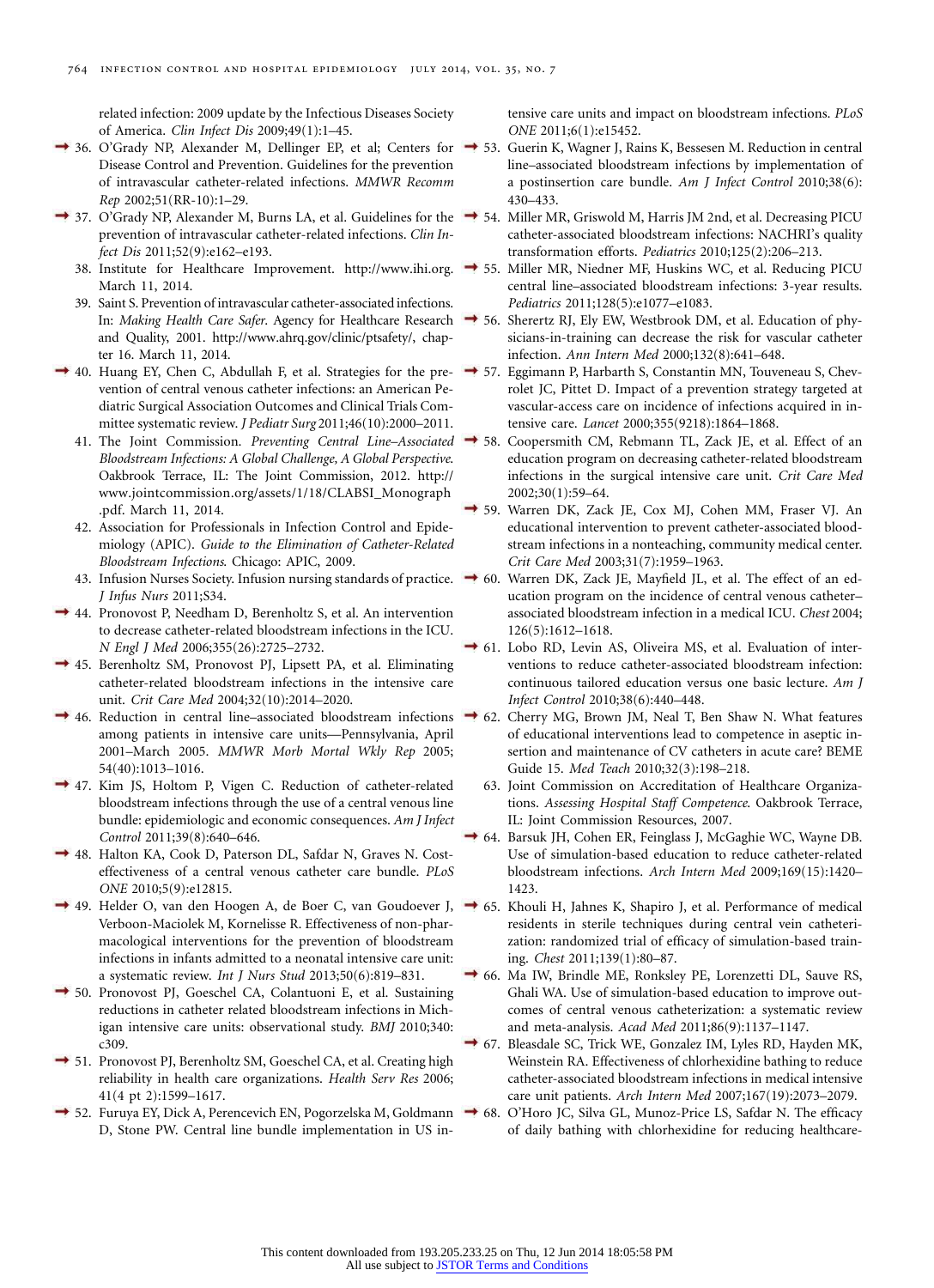associated bloodstream infections: a meta-analysis. *Infect Control Hosp Epidemiol* 2012;33(3):257–267.

- 69. Montecalvo MA, McKenna D, Yarrish R, et al. Chlorhexidine bathing to reduce central venous catheter–associated bloodstream infection: impact and sustainability. *Am J Med* 2012; 125(5):505–511.
- 70. Milstone AM, Elward A, Song X, et al. Daily chlorhexidine bathing to reduce bacteraemia in critically ill children: a multicentre, cluster-randomised, crossover trial. *Lancet* 2013; 381(9872):1099–1106.
- 71. Munoz-Price LS, Hota B, Stemer A, Weinstein RA. Prevention of bloodstream infections by use of daily chlorhexidine baths for patients at a long-term acute care hospital. *Infect Control Hosp Epidemiol* 2009;30(11):1031–1035.
- <sup>2</sup> 72. Medina A, Serratt T, Pelter M, Brancamp T. Decreasing central line–associated bloodstream infections in the non-ICU population. *J Nurs Care Qual* 2014;29(2):133–140.
- 73. Tamma PD, Aucott SW, Milstone AM. Chlorhexidine use in the neonatal intensive care unit: results from a national survey. *Infect Control Hosp Epidemiol* 2010;31(8):846–849.
- 74. Bryant KA, Zerr DM, Huskins WC, Milstone AM. The past, present, and future of healthcare-associated infection prevention in pediatrics: catheter-associated bloodstream infections. *Infect Control Hosp Epidemiol* 2010;31(suppl 1):S27–S31.
- 75. Chapman AK, Aucott SW, Milstone AM. Safety of chlorhexidine gluconate used for skin antisepsis in the preterm infant. *J Perinatol* 2012;32(1):4–9.
- 76. Andersen C, Hart J, Vemgal P, Harrison C. Prospective evaluation of a multi-factorial prevention strategy on the impact of nosocomial infection in very-low-birthweight infants. *J Hosp Infect* 2005;61(2):162–167.
- 77. Taylor T, Massaro A, Williams L, et al. Effect of a dedicated percutaneously inserted central catheter team on neonatal catheter-related bloodstream infection. *Adv Neonatal Care* 2011; 11(2):122–128.
- 78. Garland JS, Alex CP, Uhing MR, Peterside IE, Rentz A, Harris MC. Pilot trial to compare tolerance of chlorhexidine gluconate to povidone-iodine antisepsis for central venous catheter placement in neonates. *J Perinatol* 2009;29(12):808–813.
- 79. Curry S, Honeycutt M, Goins G, Gilliam C. Catheter-associated *Netw* 2009;28(3):151–155.
- 80. Garland JS, Alex CP, Mueller CD, et al. A randomized trial comparing povidone-iodine to a chlorhexidine gluconateimpregnated dressing for prevention of central venous catheter infections in neonates. *Pediatrics* 2001;107(6):1431–1436.
- 81. Tsuchida T, Makimoto K, Toki M, Sakai K, Onaka E, Otani Y. The effectiveness of a nurse-initiated intervention to reduce catheter-associated bloodstream infections in an urban acute hospital: an intervention study with before and after comparison. *Int J Nurs Stud* 2007;44(8):1324–1333.
- → 82. Gozu A, Clay C, Younus F. Hospital-wide reduction in central line–associated bloodstream infections: a tale of two small community hospitals. *Infect Control Hosp Epidemiol* 2011;32(6): 619–622.
	- 83. Occupational Health and Safety Administration, US Department of Labor. [http://www.osha.gov.](http://www.osha.gov) March 11, 2014.
- 84. Yilmaz G, Koksal I, Aydin K, Caylan R, Sucu N, Aksoy F. Risk factors of catheter-related bloodstream infections in parenteral

nutrition catheterization. *JPEN J Parenter Enteral Nutr* 2007; 31(4):284–287.

- 85. Boyce JM, Pittet D; Society for Healthcare Epidemiology of America, Association for Professionals in Infection Control, Infectious Diseases Society of America. Guideline for hand hygiene in health-care settings: recommendations of the Healthcare Infection Control Practices Advisory Committee and the HICPAC/SHEA/APIC/IDSA Hand Hygiene Task Force. *MMWR Recomm Rep* 2002;51(RR-16):1–45.
- 86. Rosenthal VD, Guzman S, Safdar N. Reduction in nosocomial infection with improved hand hygiene in intensive care units of a tertiary care hospital in Argentina. *Am J Infect Control* 2005;33(7):392–397.
- 87. Capretti MG, Sandri F, Tridapalli E, Galletti S, Petracci E, Faldella G. Impact of a standardized hand hygiene program on the incidence of nosocomial infection in very low birth weight infants. *Am J Infect Control* 2008;36(6):430–435.
- 88. Goetz AM, Wagener MM, Miller JM, Muder RR. Risk of infection due to central venous catheters: effect of site of placement and catheter type. *Infect Control Hosp Epidemiol* 1998; 19(11):842–845.
- 89. Parienti JJ, du Cheyron D, Timsit JF, et al. Meta-analysis of subclavian insertion and nontunneled central venous catheter– associated infection risk reduction in critically ill adults. *Crit Care Med* 2012;40(5):1627–1634.
- 90. Ge X, Cavallazzi R, Li C, Pan SM, Wang YW, Wang FL. Central venous access sites for the prevention of venous thrombosis, stenosis and infection. *Cochrane Database Syst Rev* 2012;(3): CD004084.
- 91. Parienti JJ, Thirion M, Megarbane B, et al. Femoral vs jugular venous catheterization and risk of nosocomial events in adults requiring acute renal replacement therapy: a randomized controlled trial. *JAMA* 2008;299(20):2413–2422.
- Timsit JF, Bouadma L, Mimoz O, et al. Jugular versus femoral short-term catheterization and risk of infection in intensive care unit patients: causal analysis of two randomized trials. *Am J Respir Crit Care Med* 2013;188(10):1232–1239.
- 93. de Jonge RC, Polderman KH, Gemke RJ. Central venous catheter use in the pediatric patient: mechanical and infectious complications. *Pediatr Crit Care Med* 2005;6(3):329–339.
- bloodstream infections in the NICU: getting to zero. *Neonatal* 94. Marik PE, Flemmer M, Harrison W. The risk of catheter-related bloodstream infection with femoral venous catheters as compared to subclavian and internal jugular venous catheters: a systematic review of the literature and meta-analysis. *Crit Care Med* 2012;40(8):2479–2485.
	- → 95. Lorente L, Jimenez A, Roca I, Martin MM, Mora ML. Influence of tracheostomy on the incidence of catheter-related bloodstream infection in the catheterization of jugular vein by posterior access. *Eur J Clin Microbiol Infect Dis* 2011;30(9):1049– 1051.
	- 96. Safdar N, Maki DG. Risk of catheter-related bloodstream infection with peripherally inserted central venous catheters used in hospitalized patients. *Chest* 2005;128(2):489–495.
	- 97. Chopra V, Anand S, Krein SL, Chenoweth C, Saint S. Bloodstream infection, venous thrombosis, and peripherally inserted central catheters: reappraising the evidence. *Am J Med* 2012; 125(8):733–741.
	- 98. Ajenjo MC, Morley JC, Russo AJ, et al. Peripherally inserted central venous catheter–associated bloodstream infections in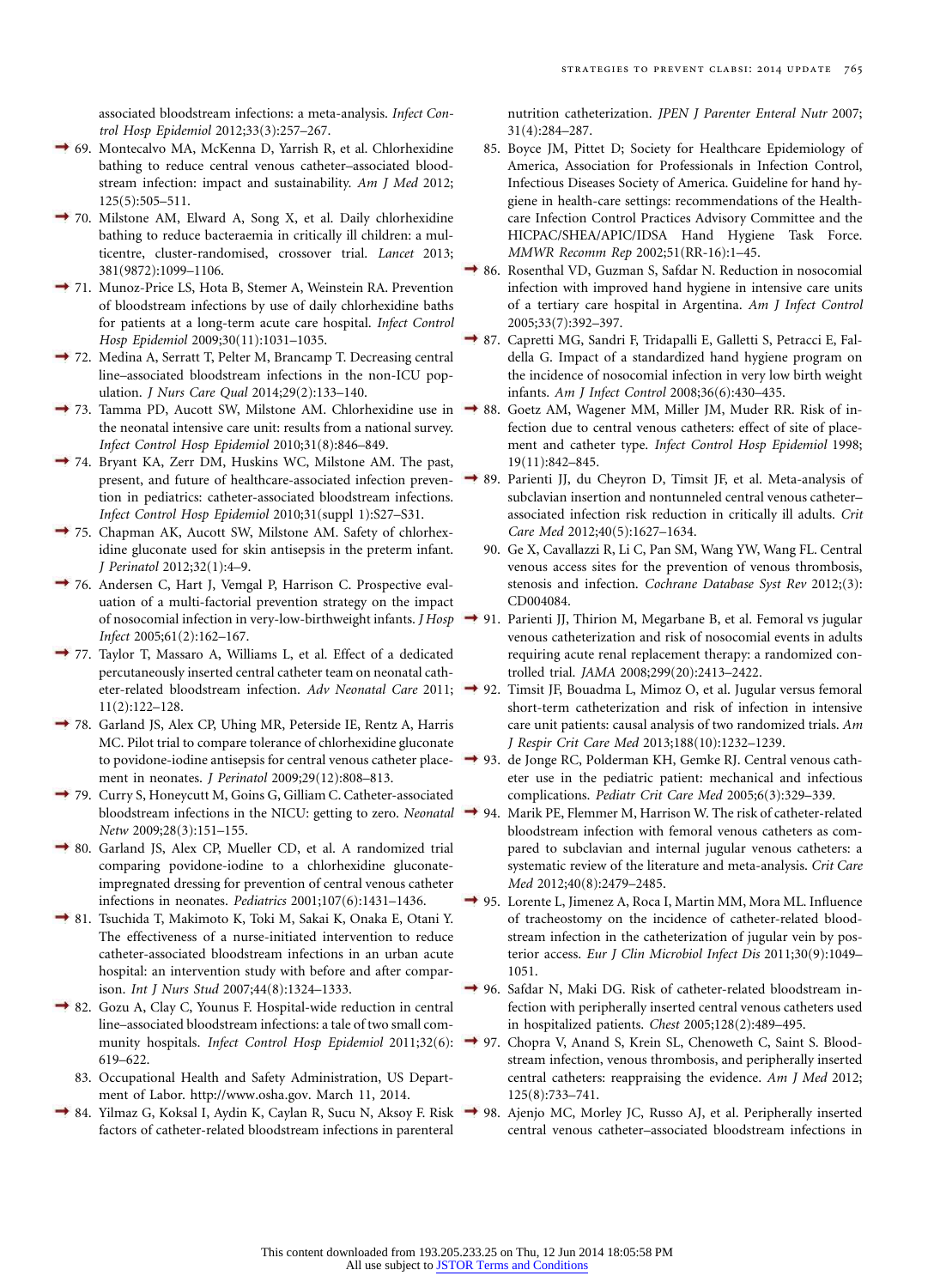hospitalized adult patients. *Infect Control Hosp Epidemiol* 2011; 32(2):125–130.

- 99. Karakitsos D, Labropoulos N, De Groot E, et al. Real-time a prospective comparison with the landmark technique in critical care patients. *Crit Care* 2006;10(6):R162.
- 100. Hind D, Calvert N, McWilliams R, et al. Ultrasonic locating 115. Salzman MB, Isenberg HD, Rubin LG. Use of disinfectants to devices for central venous cannulation: meta-analysis. *BMJ* 2003;327(7411):361.
- pathogenesis and epidemiology of catheter-related infection with pulmonary artery Swan-Ganz catheters: a prospective study utilizing molecular subtyping. *Am J Med* 1991;91(3B): 197S–205S.
- 102. Raad II, Hohn DC, Gilbreath BJ, et al. Prevention of central venous catheter–related infections by using maximal sterile barrier precautions during insertion. *Infect Control Hosp Epidemiol* 1994;15(4 pt 1):231–238.
- → 103. Hu KK, Lipsky BA, Veenstra DL, Saint S. Using maximal sterile barriers to prevent central venous catheter–related infection: a systematic evidence-based review. *Am J Infect Control* 2004; 32(3):142–146.
- 104. Young EM, Commiskey ML, Wilson SJ. Translating evidence into practice to prevent central venous catheter–associated bloodstream infections: a systems-based intervention. *Am J Infect Control* 2006;34(8):503–506.
- 105. Ishikawa Y, Kiyama T, Haga Y, et al. Maximal sterile barrier tions in general surgery units: a multi-institutional randomized controlled trial. *Ann Surg* 2010;251(4):620–623.
- 106. Burrell AR, McLaws ML, Murgo M, Calabria E, Pantle AC, Herkes R. Aseptic insertion of central venous lines to reduce  $\rightarrow$  121. bacteraemia. *Med J Aust* 2011;194(11):583–587.
- 107. Lee DH, Jung KY, Choi YH. Use of maximal sterile barrier precautions and/or antimicrobial-coated catheters to reduce the risk of central venous catheter–related bloodstream infection. *Infect Control Hosp Epidemiol* 2008;29(10):947–950.
- 108. Maki DG, Ringer M, Alvarado CJ. Prospective randomised trial of infection associated with central venous and arterial catheters. *Lancet* 1991;338(8763):339–343.
- 109. Garland JS, Buck RK, Maloney P, et al. Comparison of 10% povidone-iodine and 0.5% chlorhexidine gluconate for the prevention of peripheral intravenous catheter colonization in neo-516.
- 110. Humar A, Ostromecki A, Direnfeld J, et al. Prospective ranchlorhexidine as cutaneous antisepsis for prevention of central venous catheter infection. *Clin Infect Dis* 2000;31(4):1001– 1007.
- 111. Chaiyakunapruk N, Veenstra DL, Lipsky BA, Saint S. Chlorhexidine compared with povidone-iodine solution for vascular catheter-site care: a meta-analysis. *Ann Intern Med* 2002; 136(11):792–801.
- → 112. Maiwald M, Chan ES. The forgotten role of alcohol: a systematic review and meta-analysis of the clinical efficacy and perceived role of chlorhexidine in skin antisepsis. *PLoS ONE* 2012; 7(9):e44277.
- → 113. Robert J, Fridkin SK, Blumberg HM, et al. The influence of

the composition of the nursing staff on primary bloodstream infection rates in a surgical intensive care unit. *Infect Control Hosp Epidemiol* 2000;21(1):12–17.

- ultrasound-guided catheterisation of the internal jugular vein: 114. Stone PW, Mooney-Kane C, Larson EL, et al. Nurse working conditions and patient safety outcomes. *Med Care* 2007;45(6): 571–578.
	- reduce microbial contamination of hubs of vascular catheters. *J Clin Microbiol* 1993;31(3):475–479.
- 101. Mermel LA, McCormick RD, Springman SR, Maki DG. The 116. Luebke MA, Arduino MJ, Duda DL, et al. Comparison of the microbial barrier properties of a needleless and a conventional needle-based intravenous access system. *Am J Infect Control* 1998;26(4):437–441.
	- <sup>+</sup> 117. Casey AL, Worthington T, Lambert PA, Quinn D, Faroqui MH, Elliott TS. A randomized, prospective clinical trial to assess the potential infection risk associated with the PosiFlow needleless connector. *J Hosp Infect* 2003;54(4):288–293.
		- Munoz-Price LS, Dezfulian C, Wyckoff M, et al. Effectiveness of stepwise interventions targeted to decrease central catheter– associated bloodstream infections. *Crit Care Med* 2012;40(5): 1464–1469.
	- → 119. Soothill JS, Bravery K, Ho A, Macqueen S, Collins J, Lock P. A fall in bloodstream infections followed a change to 2% chlorhexidine in 70% isopropanol for catheter connection antisepsis: a pediatric single center before/after study on a hemopoietic stem cell transplant ward. *Am J Infect Control* 2009;37(8):626– 630.
	- precautions do not reduce catheter-related bloodstream infec-120. Hong H, Morrow DF, Sandora TJ, Priebe GP. Disinfection of needleless connectors with chlorhexidine-alcohol provides long-lasting residual disinfectant activity. *Am J Infect Control* 2013;41(8):e77–e79.
		- Rupp ME, Yu S, Huerta T, et al. Adequate disinfection of a split-septum needleless intravascular connector with a 5 second alcohol scrub. *Infect Control Hosp Epidemiol* 2012;33(7): 661–665.
		- 122. Simmons S, Bryson C, Porter S. "Scrub the hub": cleaning duration and reduction in bacterial load on central venous catheters. *Crit Care Nurs Q* 2011;34(1):31–35.
	- of povidone-iodine, alcohol, and chlorhexidine for prevention 123. Lederle FA, Parenti CM, Berskow LC, Ellingson KJ. The idle intravenous catheter. *Ann Intern Med* 1992;116(9):737–738.
		- 124. Parenti CM, Lederle FA, Impola CL, Peterson LR. Reduction of unnecessary intravenous catheter use: internal medicine house staff participate in a successful quality improvement project. *Arch Intern Med* 1994;154(16):1829–1832.
	- nates: a prospective trial. *Pediatr Infect Dis J* 1995;14(6):510– 125. Rotz S, Sopirala MM. Assessment beyond central line bundle: audits for line necessity in infected central lines in a surgical intensive care unit. *Am J Infect Control* 2012;40(1):88–89.
	- domized trial of 10% povidone-iodine versus 0.5% tincture of 126. Cload B, Day AG, Ilan R. Evaluation of unnecessary central venous catheters in critically ill patients: a prospective observational study. *Can J Anaesth* 2010;57(9):830–835.
		- 127. Seguin P, Laviolle B, Isslame S, Coue A, Malledant Y. Effectiveness of simple daily sensitization of physicians to the duration of central venous and urinary tract catheterization. *Intensive Care Med* 2010;36(7):1202–1206.
		- → 128. Faruqi A, Medefindt J, Dutta G, Philip SA, Tompkins D, Carey J. Effect of a multidisciplinary intervention on central line utilization in an acute care hospital. *Am J Infect Control* 2012; 40(6):e211–e215.
		- 129. Maki DG, Stolz SS, Wheeler S, Mermel LA. A prospective, randomized trial of gauze and two polyurethane dressings for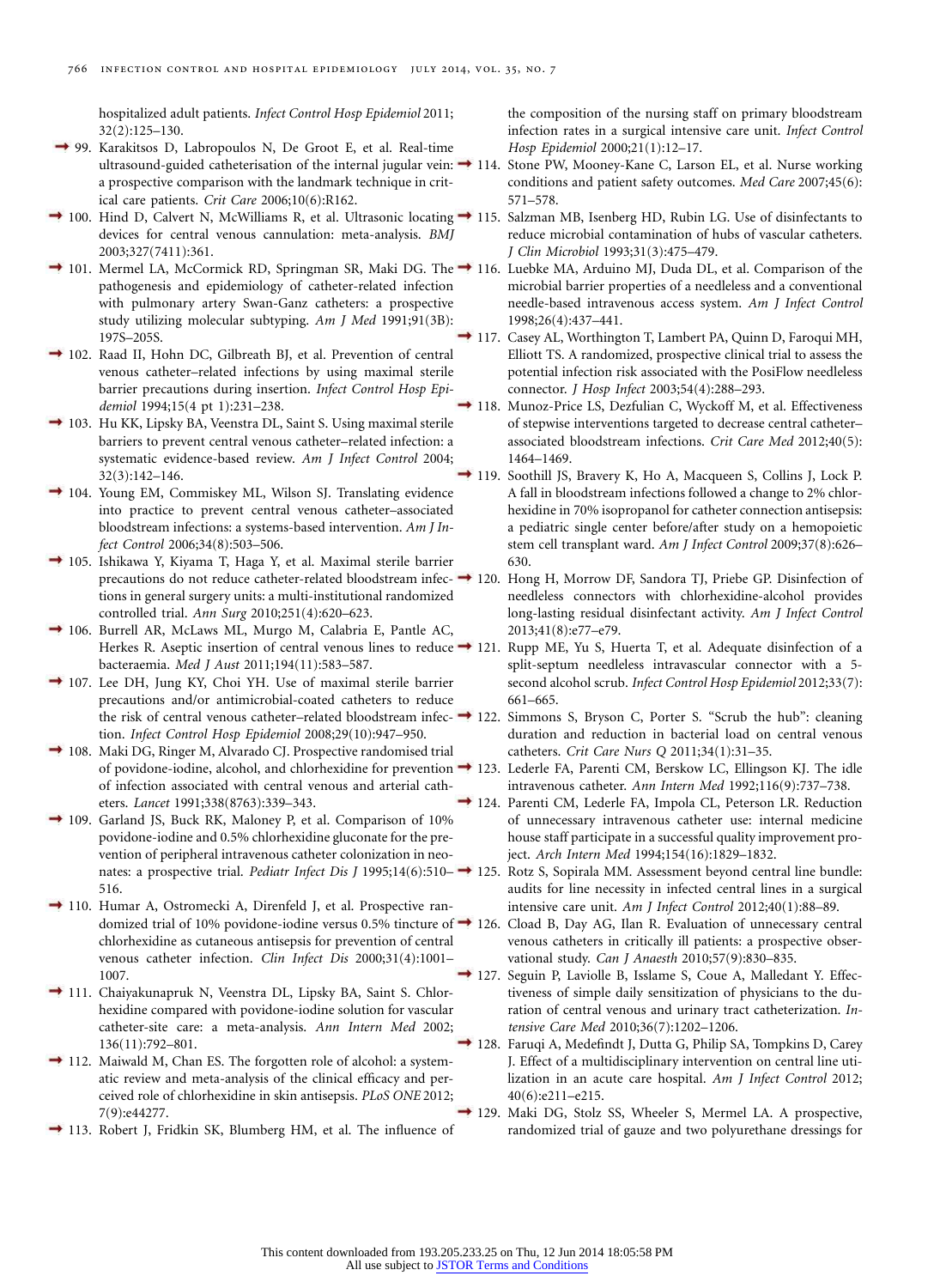site care of pulmonary artery catheters: implications for catheter management. *Crit Care Med* 1994;22(11):1729–1737.

- 130. Rasero L, Degl'Innocenti M, Mocali M. Comparison of two different time interval protocols for central venous catheter  $\rightarrow$  147. dressing in bone marrow transplant patients: results of a randomized, multicenter study. *Haematologica* 2000;85:275–279.
- → 131. Timsit JF, Bouadma L, Ruckly S, et al. Dressing disruption is *Med* 2012;40(6):1707–1714.
	- 132. Gillies D, O'Riordan L, Wallen M, Morrison A, Rankin K, Nagy ment. *Cochrane Database Syst Rev* 2005;(4):CD003588.
	- 133. Ullman AJ, Cooke ML, Gillies D, et al. Optimal timing for intravascular administration set replacement. *Cochrane Database Syst Rev* 2013;(9):CD003588.
- → 134. Levin A, Mason AJ, Jindal KK, Fong IW, Goldstein MB. Prevention of hemodialysis subclavian vein catheter infections by topical povidone-iodine. *Kidney Int* 1991;40(5):934–938.
- 135. Zakrzewska-Bode A, Muytjens HL, Liem KD, Hoogkamp-Korstanje JA. Mupirocin resistance in coagulase-negative staphylococci, after topical prophylaxis for the reduction of colonization of central venous catheters. *J Hosp Infect* 1995; 31(3):189–193.
- 136. Riu S, Ruiz CG, Martinez-Vea A, Peralta C, Oliver JA. Spontaneous rupture of polyurethane peritoneal catheter: a possible deleterious effect of mupirocin ointment. *Nephrol Dial Trans-*153. Cherry-Bukowiec JR, Denchev K, Dickinson S, et al. Prevention *plant* 1998;13(7):1870–1871.
- 137. Lok CE, Stanley KE, Hux JE, Richardson R, Tobe SW, Conly J. Hemodialysis infection prevention with polysporin ointment. 154. Guleri A, Kumar A, Morgan RJ, Hartley M, Roberts DH. *J Am Soc Nephrol* 2003;14(1):169–179.
- <sup>1</sup> 138. Fong IW. Prevention of haemodialysis and peritoneal dialysis catheter related infection by topical povidone-iodine. *Postgrad Med J* 1993;69(suppl 3):S15–S17.
- → 139. Battistella M, Bhola C, Lok CE. Long-term follow-up of the Hemodialysis Infection Prevention with Polysporin Ointment (HIPPO) Study: a quality improvement report. *Am J Kidney Dis* 2011;57(3):432–441.
- 140. James MT, Conley J, Tonelli M, Manns BJ, MacRae J, Hemmelgarn BR. Meta-analysis: antibiotics for prophylaxis against hemodialysis catheter-related infections. *Ann Intern Med* 2008; 148(8):596–605.
- 141. Gastmeier P, Geffers C, Brandt C, et al. Effectiveness of a nationwide nosocomial infection surveillance system for reducing nosocomial infections. *J Hosp Infect* 2006;64(1):16–22.
- 142. Zingg W, Sax H, Inan C, et al. Hospital-wide surveillance of catheter-related bloodstream infection: from the expected to the unexpected. *J Hosp Infect* 2009;73(1):41–46.
	- 143. National Healthcare Safety Network, Department of Health and Human Services, Centers for Disease Control and Prevention. Surveillance for central line–associated bloodstream infections (CLABSI). [http://www.cdc.gov/nhsn/acute-care-hospital/clabsi](http://www.cdc.gov/nhsn/acute-care-hospital/clabsi/index.html) [/index.html.](http://www.cdc.gov/nhsn/acute-care-hospital/clabsi/index.html) March 11, 2014.
- 144. Edwards JR, Peterson KD, Andrus ML, et al. National Healthcare Safety Network (NHSN) Report, data summary for 2006, issued June 2007. *Am J Infect Control* 2007;35(5):290–301.
- 145. Woeltje KF, McMullen KM, Butler AM, Goris AJ, Doherty JA. Electronic surveillance for healthcare-associated central line– associated bloodstream infections outside the intensive care unit. *Infect Control Hosp Epidemiol* 2011;32(11):1086–1090.
- 146. Maki DG, Stolz SM, Wheeler S, Mermel LA. Prevention of

central venous catheter–related bloodstream infection by use of an antiseptic-impregnated catheter: a randomized, controlled trial. *Ann Intern Med* 1997;127(4):257–266.

- Veenstra DL, Saint S, Saha S, Lumley T, Sullivan SD. Efficacy of antiseptic-impregnated central venous catheters in preventing catheter-related bloodstream infection: a meta-analysis. *JAMA* 1999;281(3):261–267.
- a major risk factor for catheter-related infections. *Crit Care* 148. Darouiche RO, Raad II, Heard SO, et al; Catheter Study Group. A comparison of two antimicrobial-impregnated central venous catheters. *N Engl J Med* 1999;340(1):1–8.
- S. Optimal timing for intravenous administration set replace-149. Hanna HA, Raad II, Hackett B, et al. Antibiotic-impregnated catheters associated with significant decrease in nosocomial and multidrug-resistant bacteremias in critically ill patients. *Chest* 2003;124(3):1030–1038.
	- 150. McConnell SA, Gubbins PO, Anaissie EJ. Do antimicrobialimpregnated central venous catheters prevent catheter-related bloodstream infection? *Clin Infect Dis* 2003;37(1):65–72.
	- 151. Rupp ME, Lisco SJ, Lipsett PA, et al. Effect of a second-generation venous catheter impregnated with chlorhexidine and silver sulfadiazine on central catheter–related infections: a randomized, controlled trial. *Ann Intern Med* 2005;143(8):570– 580.
	- <sup>1</sup> 152. Wang H, Huang T, Jing J, et al. Effectiveness of different central venous catheters for catheter-related infections: a network meta-analysis. *J Hosp Infect* 2010;76(1):1–11.
		- of catheter-related blood stream infection: back to basics? *Surg Infect (Larchmt)* 2011;12(1):27–32.
		- Anaphylaxis to chlorhexidine-coated central venous catheters: a case series and review of the literature. *Surg Infect (Larchmt)* 2012;13(3):171–174.
	- 155. Levy I, Katz J, Solter E, et al. Chlorhexidine-impregnated dressing for prevention of colonization of central venous catheters in infants and children: a randomized controlled study. *Pediatr Infect Dis J* 2005;24(8):676–679.
	- 156. Ho KM, Litton E. Use of chlorhexidine-impregnated dressing to prevent vascular and epidural catheter colonization and infection: a meta-analysis. *J Antimicrob Chemother* 2006;58(2): 281–287.
	- 157. Timsit JF, Schwebel C, Bouadma L, et al. Chlorhexidineimpregnated sponges and less frequent dressing changes for prevention of catheter-related infections in critically ill adults: a randomized controlled trial. *JAMA* 2009;301(12):1231–1241.
	- <sup>1</sup> 158. Ruschulte H, Franke M, Gastmeier P, et al. Prevention of central venous catheter related infections with chlorhexidine gluconate impregnated wound dressings: a randomized controlled trial. *Ann Hematol* 2009;88(3):267–272.
	- 159. Camins BC, Richmond AM, Dyer KL, et al. A crossover intervention trial evaluating the efficacy of a chlorhexidineimpregnated sponge in reducing catheter-related bloodstream infections among patients undergoing hemodialysis. *Infect Control Hosp Epidemiol* 2010;31(11):1118–1123.
	- 160. Timsit JF, Mimoz O, Mourvillier B, et al. Randomized controlled trial of chlorhexidine dressing and highly adhesive dressing for preventing catheter-related infections in critically ill adults. *Am J Respir Crit Care Med* 2012;186(12):1272–1278.
	- 161. Menyhay SZ, Maki DG. Preventing central venous catheter– associated bloodstream infections: development of an antisep-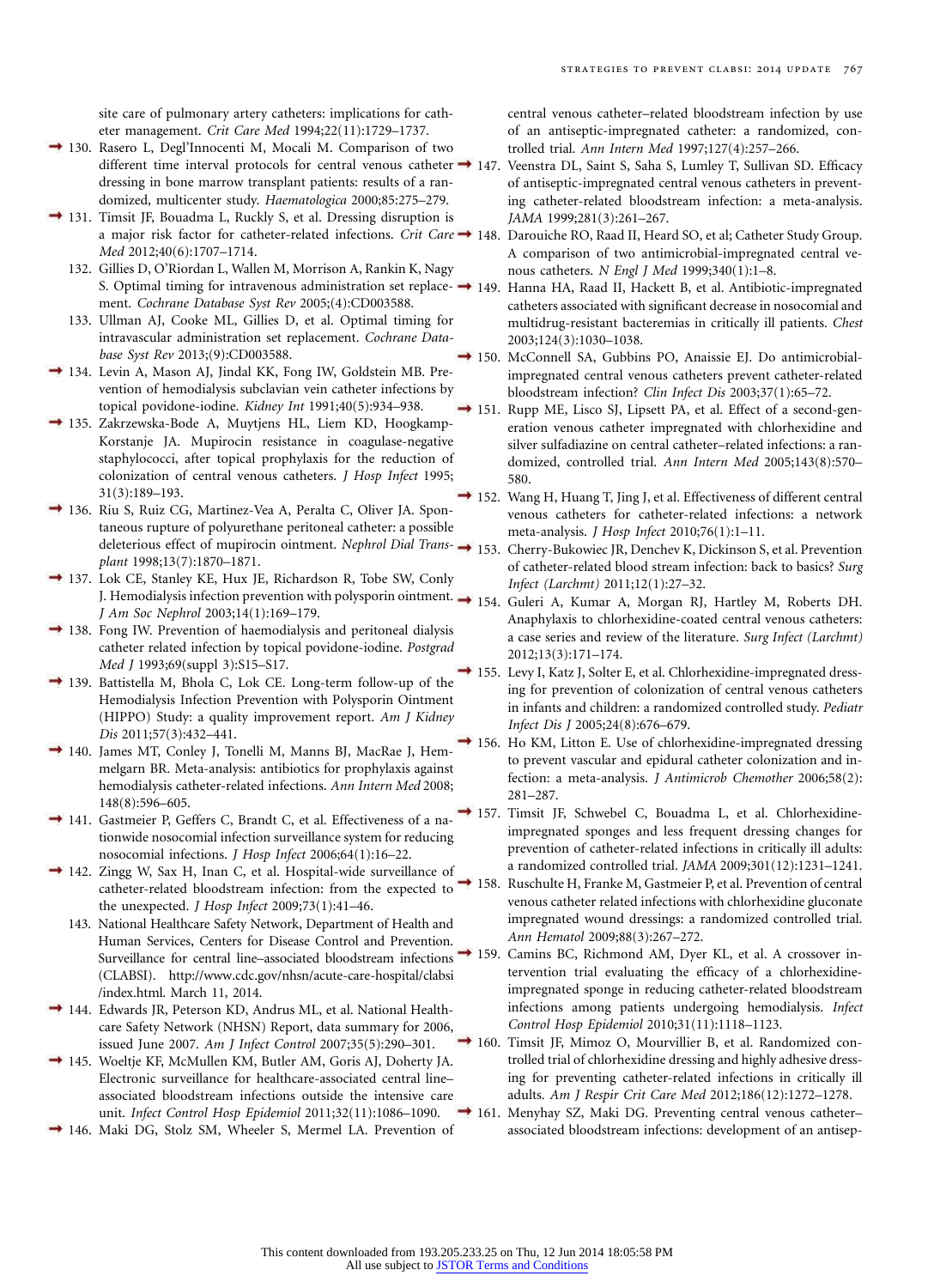tic barrier cap for needleless connectors. *Am J Infect Control* 2008;36(10):S174e1–S174e5.

- 162. Oto J, Imanaka H, Konno M, Nakataki E, Nishimura M. A 176. Yahav D, Rozen-Zvi B, Gafter-Gvili A, Leibovici L, Gafter U, prospective clinical trial on prevention of catheter contamination using the hub protection cap for needleless injection device. *Am J Infect Control* 2011;39(4):309–313.
- 163. Sweet MA, Cumpston A, Briggs F, Craig M, Hamadani M. Impact of alcohol-impregnated port protectors and needleless stream infections and contamination of blood cultures in an inpatient oncology unit. *Am J Infect Control* 2012;40(10):931– 934.
- 164. Wright MO, Tropp J, Schora DM, et al. Continuous passive 178. Slobbe L, Doorduijn JK, Lugtenburg PJ, et al. Prevention of disinfection of catheter hubs prevents contamination and bloodstream infection. *Am J Infect Control* 2013;41(1):33–38.
- 165. Loftus RW, Brindeiro BS, Kispert DP, et al. Reduction in intubing through the use of a passive catheter care system. *Anesth Analg* 2012;115(6):1315–1323.
- 166. Bertini G, Elia S, Ceciarini F, Dani C. Reduction of catheterof catheters with the AgION antimicrobial system. *Early Hum Dev* 2013;89(1):21–25.
- 167. Chelliah A, Heydon KH, Zaoutis TE, et al. Observational trial 181. Hemmelgarn BR, Moist LM, Lok CE, et al. Prevention of diof antibiotic-coated central venous catheters in critically ill pediatric patients. *Pediatr Infect Dis J* 2007;26(9):816–820.
- 168. Bhutta A, Gilliam C, Honeycutt M, et al. Reduction of blood-182. McKee R, Dunsmuir R, Whitby M, Garden OJ. Does antibiotic stream infections associated with catheters in paediatric intensive care unit: stepwise approach. *BMJ* 2007;334(7589):362– 365.
- 169. Weber JM, Sheridan RL, Fagan S, Ryan CM, Pasternack MS, 183. Ranson MR, Oppenheim BA, Jackson A, Kamthan AG, Scarffe Tompkins RG. Incidence of catheter-associated bloodstream infection after introduction of minocycline and rifampin antimicrobial-coated catheters in a pediatric burn population. *J Burn Care Res* 2012;33(4):539–543.
- 170. Carratala J, Niubo J, Fernandez-Sevilla A, et al. Randomized, double-blind trial of an antibiotic-lock technique for prevention of gram-positive central venous catheter–related infection *mother* 1999;43(9):2200–2204.
- 171. Henrickson KJ, Axtell RA, Hoover SM, et al. Prevention of central venous catheter–related infections and thrombotic comycin/ciprofloxacin/heparin flush solution: a randomized, multicenter, double-blind trial. *J Clin Oncol* 2000;18(6):1269– 1278.
- 172. Safdar N, Maki DG. Use of vancomycin-containing lock or  $\rightarrow$  187. Eyer S, Brummitt C, Crossley K, Siegel R, Cerra F. Catheterflush solutions for prevention of bloodstream infection associated with central venous access devices: a meta-analysis of prospective, randomized trials. *Clin Infect Dis* 2006;43(4):474– 484.
- 173. Labriola L, Crott R, Jadoul M. Preventing haemodialysis catheter-related bacteraemia with an antimicrobial lock solution: a *Transplant* 2008;23(5):1666–1672.
- 174. Snaterse M, Ruger W, Scholte Op Reimer WJ, Lucas C. Aneter-related bloodstream infection: a systematic review of randomised controlled trials. *J Hosp Infect* 2010;75(1):1–11.
- 175. Oliveira C, Nasr A, Brindle M, Wales PW. Ethanol locks to

prevent catheter-related bloodstream infections in parenteral nutrition: a meta-analysis. *Pediatrics* 2012;129(2):318–329.

- Paul M. Antimicrobial lock solutions for the prevention of infections associated with intravascular catheters in patients undergoing hemodialysis: systematic review and meta-analysis of randomized, controlled trials. *Clin Infect Dis* 2008;47(1):83– 93.
- neutral pressure connectors on central line–associated blood-177. Opilla MT, Kirby DF, Edmond MB. Use of ethanol lock therapy to reduce the incidence of catheter-related bloodstream infections in home parenteral nutrition patients. *JPEN J Parenter Enteral Nutr* 2007;31(4):302–305.
	- catheter-related bacteremia with a daily ethanol lock in patients with tunnelled catheters: a randomized, placebo-controlled trial. *PLoS ONE* 2010;5(5):e10840.
- traoperative bacterial contamination of peripheral intravenous 179. Cober MP, Kovacevich DS, Teitelbaum DH. Ethanol-lock therapy for the prevention of central venous access device infections in pediatric patients with intestinal failure. *JPEN J Parenter Enteral Nutr* 2011;35(1):67–73.
- related bloodstream infections in preterm infants by the use 180. Heng AE, Abdelkader MH, Diaconita M, et al. Impact of short term use of interdialytic 60% ethanol lock solution on tunneled silicone catheter dysfunction. *Clin Nephrol* 2011;75(6):534–541.
	- alysis catheter malfunction with recombinant tissue plasminogen activator. *N Engl J Med* 2011;364(4):303–312.
	- prophylaxis at the time of catheter insertion reduce the incidence of catheter-related sepsis in intravenous nutrition? *J Hosp Infect* 1985;6(4):419–425.
	- JH. Double-blind placebo controlled study of vancomycin prophylaxis for central venous catheter insertion in cancer patients. *J Hosp Infect* 1990;15(1):95–102.
	- 184. Sandoe JA, Kumar B, Stoddart B, et al. Effect of extended perioperative antibiotic prophylaxis on intravascular catheter colonization and infection in cardiothoracic surgery patients. *J Antimicrob Chemother* 2003;52(5):877–879.
- in neutropenic patients with cancer. *Antimicrob Agents Che-*185. van de Wetering MD, van Woensel JB, Kremer LC, Caron HN. Prophylactic antibiotics for preventing early gram-positive central venous catheter infections in oncology patients: a Cochrane systematic review. *Cancer Treat Rev* 2005;31(3):186–196.
- events in immunocompromised children by the use of van-186. Karanlik H, Kurul S, Saip P, et al. The role of antibiotic prophylaxis in totally implantable venous access device placement: results of a single-center prospective randomized trial. *Am J Surg* 2011;202(1):10–15.
	- related sepsis: prospective, randomized study of three methods of long-term catheter maintenance. *Crit Care Med* 1990;18(10): 1073–1079.
	- 188. Cobb DK, High KP, Sawyer RG, et al. A controlled trial of scheduled replacement of central venous and pulmonary-artery catheters. *N Engl J Med* 1992;327(15):1062–1068.
- meta-analysis of prospective randomized trials. *Nephrol Dial* 189. Cook D, Randolph A, Kernerman P, et al. Central venous catheter replacement strategies: a systematic review of the literature. *Crit Care Med* 1997;25(8):1417–1424.
- tibiotic-based catheter lock solutions for prevention of cath-190. Maragakis LL, Bradley KL, Song X, et al. Increased catheterrelated bloodstream infection rates after the introduction of a new mechanical valve intravenous access port. *Infect Control Hosp Epidemiol* 2006;27(1):67–70.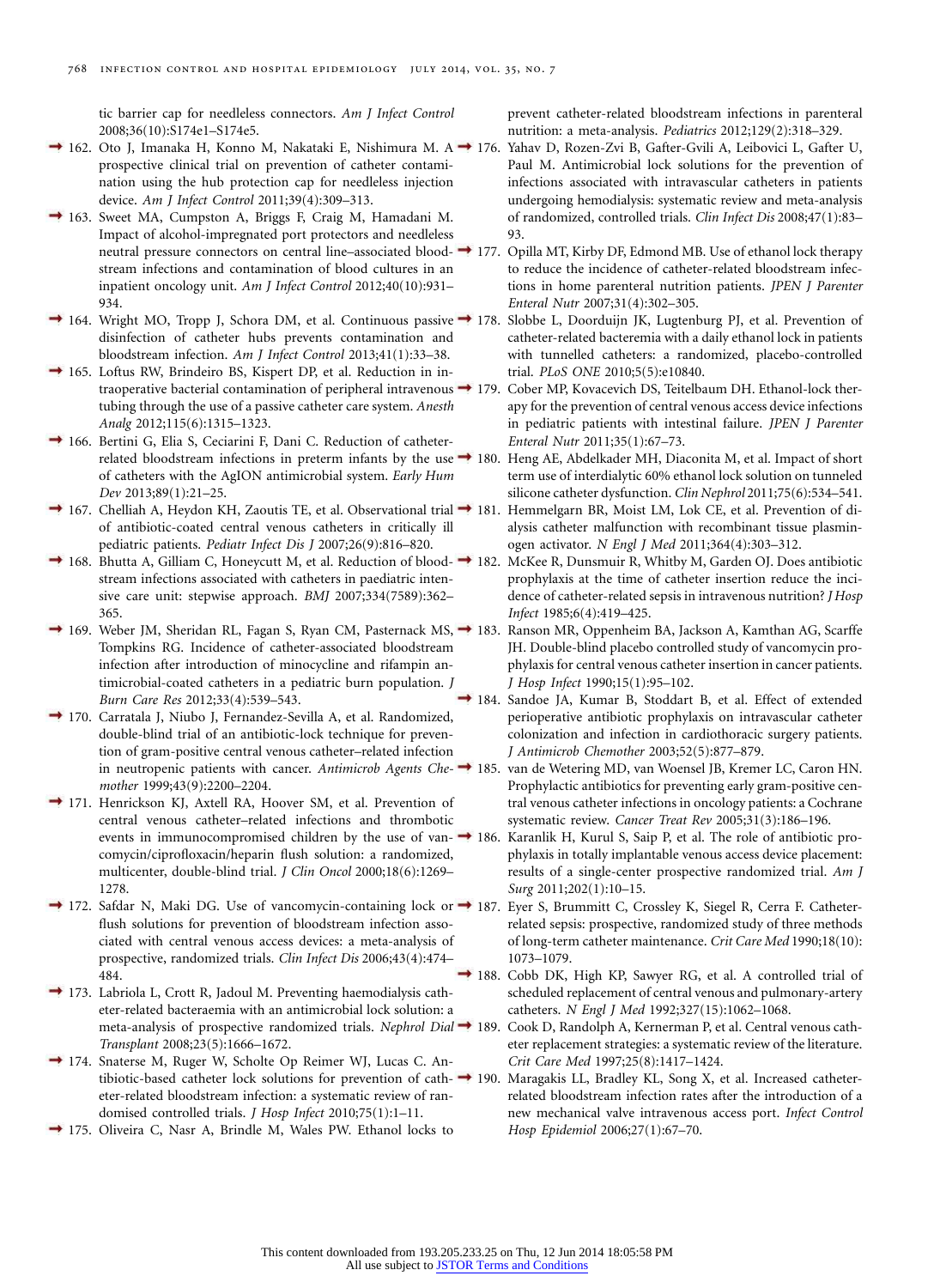- 191. Field K, McFarlane C, Cheng AC, et al. Incidence of catheterrelated bloodstream infection among patients with a needleless, mechanical valve–based intravenous connector in an Austra-2007;28(5):610–613.
- 192. Salgado CD, Chinnes L, Paczesny TH, Cantey JR. Increased rate of catheter-related bloodstream infection associated with care hospital. *Infect Control Hosp Epidemiol* 2007;28(6):684– 688.
- 193. Rupp ME, Sholtz LA, Jourdan DR, et al. Outbreak of blood-208. Raad II, Baba M, Bodey GP. Diagnosis of catheter-related instream infection temporally associated with the use of an intravascular needleless valve. *Clin Infect Dis* 2007;44(11):1408– 1414.
- → 194. Jarvis WR, Murphy C, Hall KK, et al. Health care–associated bloodstream infections associated with negative- or positivenectors. *Clin Infect Dis* 2009;49(12):1821–1827.
- <sup>1</sup> 195. Miller JM, Goetz AM, Squier C, Muder RR. Reduction in nosocomial intravenous device-related bacteremias after institu-19(2):103–106.
- 196. Soifer NE, Borzak S, Edlin BR, Weinstein RA. Prevention of therapy team: a randomized controlled trial. *Arch Intern Med* 1998;158(5):473–477.
- 197. Koh DB, Gowardman JR, Rickard CM, Robertson IK, Brown A. Prospective study of peripheral arterial catheter infection and comparison with concurrently sited central venous catheters. *Crit Care Med* 2008;36(2):397–402.
- → 198. Lucet JC, Bouadma L, Zahar JR, et al. Infectious risk associated with arterial catheters compared with central venous catheters. *Crit Care Med* 2010;38(4):1030–1035.
- → 199. Tokars JI, Klevens RM, Edwards JR, Horan TC. Measurement of the impact of risk adjustment for central line–days on interpretation of central line–associated bloodstream infection rates. *Infect Control Hosp Epidemiol* 2007;28(9):1025–1029.
- 200. Klevens RM, Tokars JI, Edwards J, Horan T. Sampling for healthcare-associated bloodstream infections. *Infect Control Hosp Epidemiol* 2006;27(4):338–342.
- → 201. Thompson ND, Edwards JR, Bamberg W, et al. Evaluating the cation of the National Healthcare Safety Network surveillance methods. *Infect Control Hosp Epidemiol* 2013;34(3):221–228.
- 202. Casey AL, Karpanen TJ, Nightingale P, Cook M, Elliott TS. Microbiological comparison of a silver-coated and a noncoated needleless intravascular connector in clinical use. *J Hosp Infect* 2012;80(4):299–303.
	- 203. Webster J, Gillies D, O'Riordan E, Sherriff KL, Rickard CM. Gauze and tape and transparent polyurethane dressings for central venous catheters. *Cochrane Database Syst Rev* 2011;(11): CD003827.
- 204. Batra R, Cooper BS, Whiteley C, Patel AK, Wyncoll D, Edgeworth JD. Efficacy and limitation of a chlorhexidine-based deresistant *Staphylococcus aureus* in an intensive care unit. *Clin Infect Dis* 2010;50(2):210–217.
- 205. Bizzarro MJ, Sabo B, Noonan M, Bonfiglio MP, Northrup V,

tral line–associated bloodstream infections in a neonatal intensive care unit. *Infect Control Hosp Epidemiol* 2010;31(3):241– 248.

- lian hematology-oncology unit. *Infect Control Hosp Epidemiol* 206. Sawyer M, Weeks K, Goeschel CA, et al. Using evidence, rigorous measurement, and collaboration to eliminate central catheter–associated bloodstream infections. *Crit Care Med* 2010;38(suppl 8):S292–S298.
- use of a needleless mechanical valve device at a long-term acute 207. Widmer AF, Nettleman M, Flint K, Wenzel RP. The clinical impact of culturing central venous catheters: a prospective study. *Arch Intern Med* 1992;152(6):1299–1302.
	- fections: the role of surveillance and targeted quantitative skin cultures. *Clin Infect Dis* 1995;20(3):593–597.
	- 209. Pittet D, Wenzel RP. Nosocomial bloodstream infections: secular trends in rates, mortality, and contribution to total hospital deaths. *Arch Intern Med* 1995;155(11):1177–1184.
- pressure or displacement mechanical valve needleless con-210. Wong ES, Rupp ME, Mermel L, et al. Public disclosure of healthcare-associated infections: the role of the Society for Healthcare Epidemiology of America. *Infect Control Hosp Epidemiol* 2005;26(2):210–212.
- tion of an intravenous therapy team. *J Intraven Nurs* 1996; 211. Aswani MS, Reagan J, Jin L, Pronovost PJ, Goeschel C. Variation in public reporting of central line–associated bloodstream infections by state. *Am J Med Qual* 2011;26(5):387–395.
- peripheral venous catheter complications with an intravenous 212. Talbot TR, Bratzler DW, Carrico RM, et al. Public reporting of health care–associated surveillance data: recommendations from the Healthcare Infection Control Practices Advisory Committee. *Ann Intern Med* 2013;159(9):631–635.
	- 213. Healthcare-Associated Infection Working Group of the Joint Public Policy Committee. *Essentials of Public Reporting of Healthcare-Associated Infections: A Tool Kit*. 2007. [http://www.shea](http://www.shea-online.org/Assets/files/Essentials_of_Public_Reporting_Tool_Kit.pdf) [-online.org/Assets/files/Essentials\\_of\\_Public\\_Reporting\\_Tool](http://www.shea-online.org/Assets/files/Essentials_of_Public_Reporting_Tool_Kit.pdf) [\\_Kit.pdf.](http://www.shea-online.org/Assets/files/Essentials_of_Public_Reporting_Tool_Kit.pdf) March 11, 2014.
	- 214. National Quality Forum (NQF). *National Voluntary Consensus Standards for the Reporting of Healthcare-Associated Infection Data.* Washington, DC: NQF, 2008. [http://www.qualityforum](http://www.qualityforum.org/Publications/2008/03/National_Voluntary_Consensus_Standards_for_the_Reporting_of_Healthcare-Associated_Infection_Data.aspx) [.org/Publications/2008/03/National\\_Voluntary\\_Consensus](http://www.qualityforum.org/Publications/2008/03/National_Voluntary_Consensus_Standards_for_the_Reporting_of_Healthcare-Associated_Infection_Data.aspx) Standards for the Reporting of Healthcare-Associated [\\_Infection\\_Data.aspx.](http://www.qualityforum.org/Publications/2008/03/National_Voluntary_Consensus_Standards_for_the_Reporting_of_Healthcare-Associated_Infection_Data.aspx) March 11, 2014.
- collection of central line–day denominators in surveillance of 215. Weaver SJ, Lubomksi LH, Wilson RF, Pfoh ER, Martinez KA, Dy SM. Promoting a culture of safety as a patient safety strategy: a systematic review. *Ann Intern Med* 2013;158(5 pt 2):369– 374.
- accuracy of sampling to estimate central line–days: simplifi-216. Hatler CW, Mast D, Corderella J, et al. Using evidence and process improvement strategies to enhance healthcare outcomes for the critically ill: a pilot project. *Am J Crit Care* 2006; 15(6):549–555.
	- 217. *On the CUSP: Stop BSI CLABSI Toolkit*. [http://www](http://www.onthecuspstophai.org/on-the-cuspstop-bsi/toolkits-and-resources/) [.onthecuspstophai.org/on-the-cuspstop-bsi/toolkits-and](http://www.onthecuspstophai.org/on-the-cuspstop-bsi/toolkits-and-resources/) [-resources/.](http://www.onthecuspstophai.org/on-the-cuspstop-bsi/toolkits-and-resources/)
	- 218. *Tools for Reducing Line Associated Blood Stream Infections*. [http://www.ahrq.gov/professionals/education/curriculum](http://www.ahrq.gov/professionals/education/curriculum-tools/clabsitools/index.html) [-tools/clabsitools/index.html.](http://www.ahrq.gov/professionals/education/curriculum-tools/clabsitools/index.html)
	- 219. Silow-Carrol S, Edwards JN. *Eliminating Central Line Infections and Spreading Success at High-Performing Hospitals*. New York: Commonwealth Fund, 2011.
- colonization strategy in preventing transmission of methicillin-220. Huang GC, Newman LR, Schwartzstein RM, et al. Procedural competence in internal medicine residents: validity of a central venous catheter insertion assessment instrument. *Acad Med* 2009;84(8):1127–1134.
- Diefenbach K. A quality improvement initiative to reduce cen-  $\rightarrow$  221. Safdar N, Abad C. Educational interventions for prevention of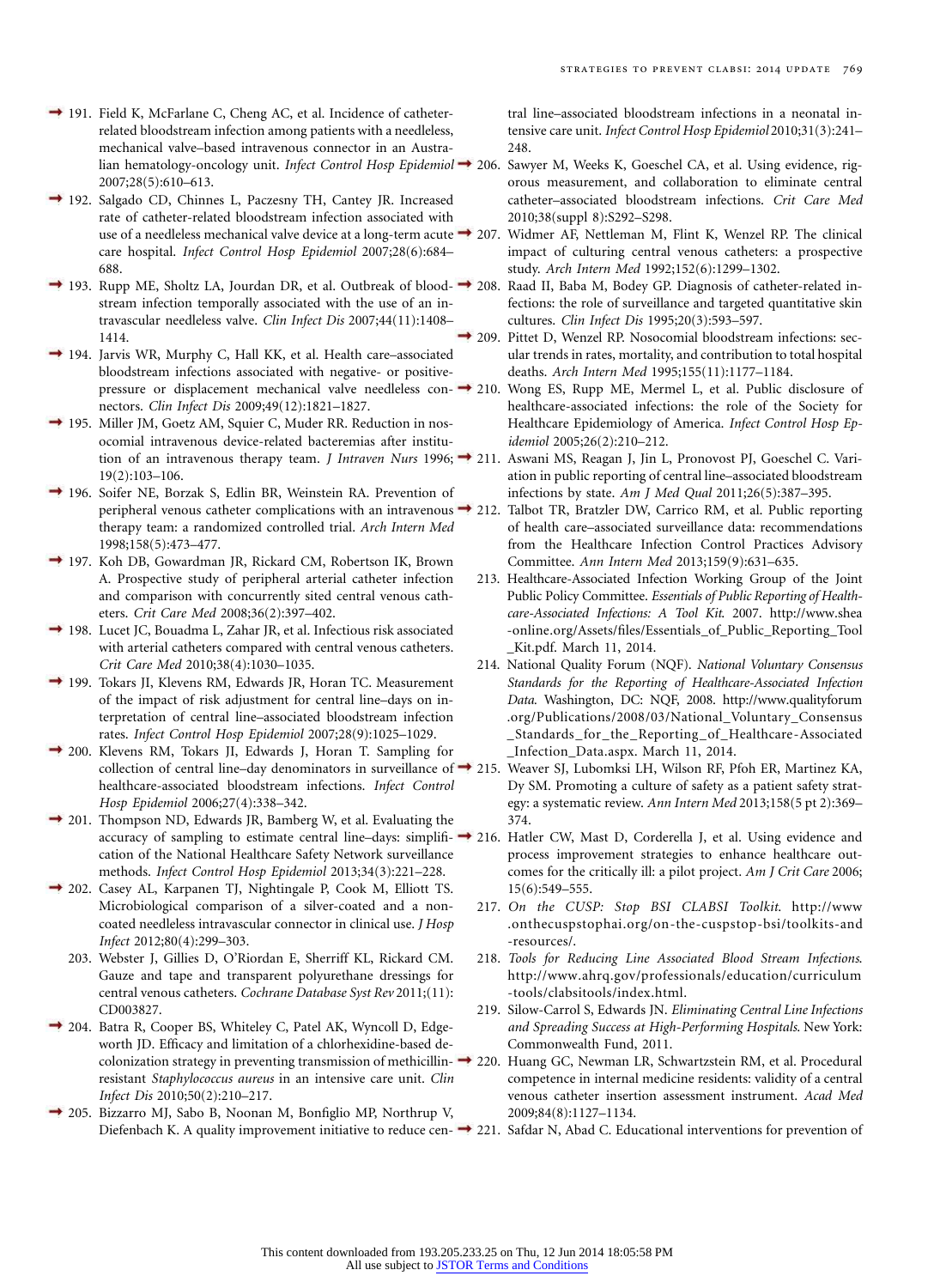healthcare-associated infection: a systematic review. *Crit Care* 238. Ahya SN, Barsuk JH, Cohen ER, Tuazon J, McGaghie WC, *Med* 2008;36(3):933–940.

- 222. Smith JS, Kirksey KM, Becker H, Brown A. Autonomy and self-efficacy as influencing factors in nurses' behavioral inten-2011;34(3):193–200.
- <sup>2</sup> 223. Faruqi A, Medefindt J, Dutta G, Philip SA, Tompkins D, Carey lization in an acute care hospital. *Am J Infect Control* 2012; 40(6):e211–e215.
- 224. Warren D, Zack J, Mayfield J, et al. The effect of an education → 241. Ahlin C, Klang-Söderkvist B, Brundin S, Hellström B, Petprogram on the incidence of central venous catheter–associated bloodstream infection in a medical ICU. *Chest* 2004;126(5): 1612–1618.
- <sup>2</sup> 225. Warren DK, Yokoe DS, Climo MW, et al. Preventing catheterassociated bloodstream infections: a survey of policies for in- $\rightarrow$  242. sertion and care of central venous catheters from hospitals in the Prevention Epicenter Program. *Infect Control Hosp Epidemiol* 2006;27(1):8–13.
- <sup>2</sup> 226. Chittick P, Sherertz RJ. Recognition and prevention of nosocomial vascular device and related bloodstream infections in the intensive care unit. *Crit Care Med* 2010;38(suppl 8):S363– S372.
- 227. Moureau N, Lamperti M, Kelly LJ, et al. Evidence-based consensus on the insertion of central venous access devices: definition of minimal requirements for training. *Br J Anaesth* 2013; 110(3):347–356.
- 228. Warren DK, Cosgrove SE, Diekema DJ, et al. A multicenter 245. Marra AR, Cal RG, Durao MS, et al. Impact of a program to intervention to prevent catheter-associated bloodstream infections. *Infect Control Hosp Epidemiol* 2006;27(7):662–669.
- 229. Sannoh S, Clones B, Munoz J, Montecalvo M, Parvez B. A 246. Wheeler DS, Giaccone MJ, Hutchinson N, et al. A hospitalmultimodal approach to central venous catheter hub care can decrease catheter-related bloodstream infection. *Am J Infect Control* 2010;38(6):424–429.
- 230. Banks CM, Gilmartin H, Fink RM. Education methods for 247. Harting BP, Talbot TR, Dellit TH, et al. University Healthmaintaining nursing competency in low-volume, high-risk procedures in the rural setting: bridging the theory to practice gap. *J Nurses Staff Dev* 2010;26(3):E1–E7.
- 231. Comer A, Harris AD, Shardell MP, et al. Web-based training 248. Jeffries HE, Mason W, Brewer M, et al. Prevention of central improves knowledge about central line bloodstream infections. *Infect Control Hosp Epidemiol* 2011;32(12):1219–1222.
- $\rightarrow$  232. Guembe M, Pérez-Parra A, Gómez E, et al. Impact on knowltion in the ICU. *Eur J Clin Microbiol Infect Dis* 2012;31(10): 2799–2808.
- 233. Zack J. Zeroing in on zero tolerance for central line–associated 250. Powers RJ, Wirtschafter DW. Decreasing central line associated bacteremia. *Am J Infect Control* 2008;36(10):S176.e1.
- 234. Aboelela SW, Stone PW, Larson EL. Effectiveness of bundled fections: a systematic review of the literature. *J Hosp Infect* 2007; 66(2):101–108.
- <sup>2</sup> 235. Sherertz R, Ely E, Westbrook D, et al. Education of physiciansin-training can decrease the risk for vascular catheter infection. *Ann Intern Med* 2000;132(8):641–648.
- 236. Walz JM, Memtsoudis SG, Heard SO. Analytic reviews: prevention of central venous catheter bloodstream infections. *J Intensive Care Med* 2010;25(3):131–138.
	- 237. Rodriguez-Paz JM, Kennedy M, Salas E, et al. Beyond "see one, do one, teach one": toward a different training paradigm. *Qual Saf Health Care* 2009;18(1):63–68.
- Wayne DB. Clinical performance and skill retention after simulation-based education for nephrology fellows. *Semin Dial* 2012;25(4):470–473.
- tion to disinfect needleless intravenous systems. *J Infus Nurs* 239. Ault MJ, Rosen BT, Ault B. The use of tissue models for vascular access training: phase I of the procedural patient safety initiative. *J Gen Intern Med* 2006;21(5):514–517.
- J. Effect of a multidisciplinary intervention on central line uti-240. Evans LV, Dodge KL. Simulation and patient safety: evaluative checklists for central venous catheter insertion. *Qual Saf Health Care* 2010;19(suppl 3):i42–i46.
	- tersson K, Johansson E. Implementation of a written protocol for management of central venous access devices: a theoretical and practical education, including bedside examinations. *J Infus Nurs* 2006;29(5):253–259.
	- Segreti J, Garcia-Houchins S, Gorski L, et al. Consensus conference on prevention of central line–associated bloodstream infections: 2009. *J Infus Nurs* 2011;34(2):126–133.
	- 243. Labeau S, Vereecke A, Vandijck DM, Claes B, Blot SI. Critical care nurses' knowledge of evidence-based guidelines for preventing infections associated with central venous catheters: an evaluation questionnaire. *Am J Crit Care* 2008;17(1):65–71.
	- 244. Labeau SO, Vandijck DM, Rello J, et al. Centers for Disease Control and Prevention guidelines for preventing central venous catheter–related infection: results of a knowledge test among 3405 European intensive care nurses. *Crit Care Med* 2009;37(1):320–323.
		- prevent central line–associated bloodstream infection in the zero tolerance era. *Am J Infect Control* 2010;38(6):434–439.
		- wide quality-improvement collaborative to reduce catheterassociated bloodstream infections. *Pediatrics* 2011;128(4):e995– e1004.
		- System Consortium quality performance benchmarking study of the insertion and care of central venous catheters. *Infect Control Hosp Epidemiol* 2008;29(5):440–442.
		- venous catheter–associated bloodstream infections in pediatric intensive care units: a performance improvement collaborative. *Infect Control Hosp Epidemiol* 2009;30(7):645–651.
- edge and practice of an intervention to control catheter infec-249. Stevens TP, Schulman J. Evidence-based approach to preventing central line–associated bloodstream infection in the NICU. *Acta Paediatr Suppl* 2012;101(464):11–16.
	- bloodstream infection in neonatal intensive care. *Clin Perinatol* 2010;37(1):247–272.
- behavioural interventions to control healthcare-associated in-251. Rupp ME, Cassling K, Faber H, et al. Hospital-wide assessment of compliance with central venous catheter dressing recommendations. *Am J Infect Control* 2013;41(1):89–91.
	- 252. O'Grady N, Alexander M, Burns L, Dellinger E. *Guideline for the Prevention of Intravascular Catheter-Related Infections, 2011*. Atlanta: Centers for Disease Control and Prevention, 2011. [http://www.cdc.gov/hicpac/BSI/BSI-guidelines-2011.html.](http://www.cdc.gov/hicpac/BSI/BSI-guidelines-2011.html) Accessed April 1, 2011.
	- 253. Son CH, Daniels TL, Eagan J, et al. Central line–associated bloodstream infection surveillance outside the intensive care unit: a multicenter survey. *Infect Control Hosp Epidemiol* 2012; 33(9):869–874.